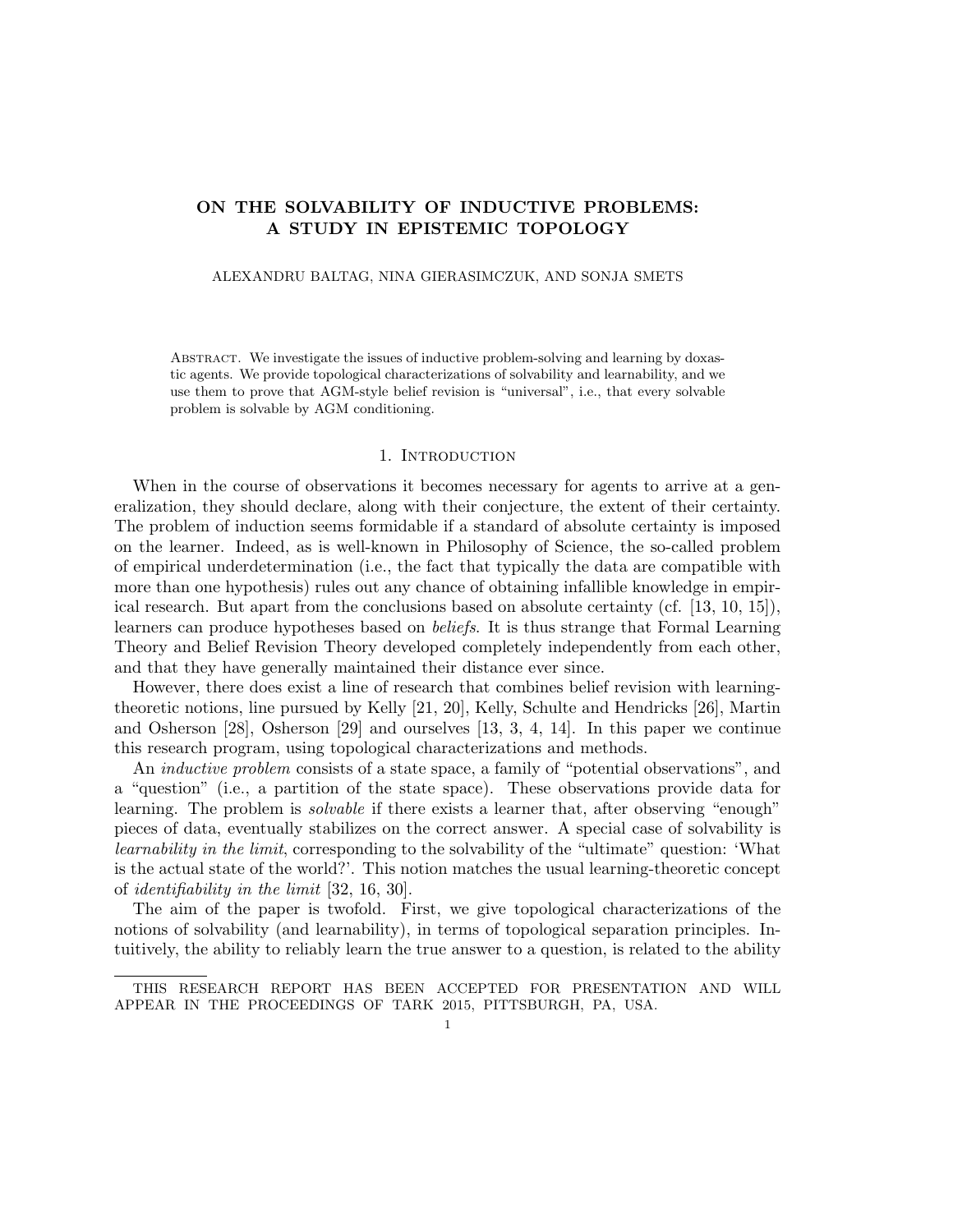to "separate" answers by observations. The second goal is to use these topological results to look at the "solving power" of well-behaved doxastic agents, such as the ones whose beliefs satisfy the usual  $KD45$  postulates of doxastic logic, as well as the standard  $AGM$ postulates of rational belief-revision [1]. We look at a particularly simple and canonical type of doxastic agent, who forms beliefs by AGM conditioning.

Our main result is that AGM conditioning is universal for problem-solving, i.e., that every solvable problem can be solved by AGM conditioning. This means that (contrary to some prior claims), AGM belief-revision postulates are not an obstacle to problem-solving. As a special case, it follows that AGM conditioning is also "universal for learning" (every learnable space can be learned by conditioning).<sup>1</sup>

The close connections between Epistemology and General Topology have already been noticed long ago [33, 19]. Based on these connections, Kevin Kelly started a far-reaching program [19, 22] meant to import ideas and techniques from both Formal Learning Theory and Topology into mainstream Epistemology, and show their relevance to the induction problem in Philosophy of Science. A further connection is the one with Ockham's Razor, that would

 $(...)$  guarantee that always choosing the simplest theory compatible with experience and hanging on to it while it remains the simplest is both necessary and sufficient for efficiency of inquiry. [22]

Simplicity has been claimed to have topological characteristics—the simplicity order should in some way follow the structure imposed on the uncertainty range by possible tests and observations. It has also been linked with the notion of minimal mind change, where the learning agent keeps the conjecture changes to a minimum [19, 31].

Taken together, our results can be seen as a vindication both of the general topological program in Inductive Epistemology [19, 22] and of the AGM Belief Revision Theory [1]. On the first front, our general topological characterizations of learning-theoretic concepts seem to confirm Kelly's long-standing claim that Inductive Epistemology can be seen mathematically as a branch of General Topology. On the second front, our universality result seems to vindicate Belief Revision Theory as a canonical form of learning.<sup>2</sup>

## 2. Epistemic Spaces and Inductive Problems

**Definition 1.** An epistemic space is a pair  $\mathcal{S} = (S, \mathcal{O})$  consisting of a state space S and a countable (or finite) set of observable properties ("data")  $\mathcal{O} \subset \mathcal{P}(S)$ . We denote by by  $\mathcal{O}_s := \{O \in \mathcal{O} \mid s \in O\}$  the set of all observable properties (holding) at a given state s.

One can think of the states in  $S$  as "possible worlds", in the tradition of Kripke and Lewis. The sets  $O \in \mathcal{O}$  represent properties of the world that are in principle observable:

<sup>&</sup>lt;sup>1</sup>This special case is a topological translation of one of our previous results  $[3, 4]$ . However, the result about problem-solving universality is not only new and much more general, but also much harder to prove, involving new topological notions and results.

<sup>&</sup>lt;sup>2</sup>And in the same time (if we adopt a "simplicity" interpretation of the prior), this last result can be seen as a vindication of Ockham's razor (in line with Kevin Kelly's program).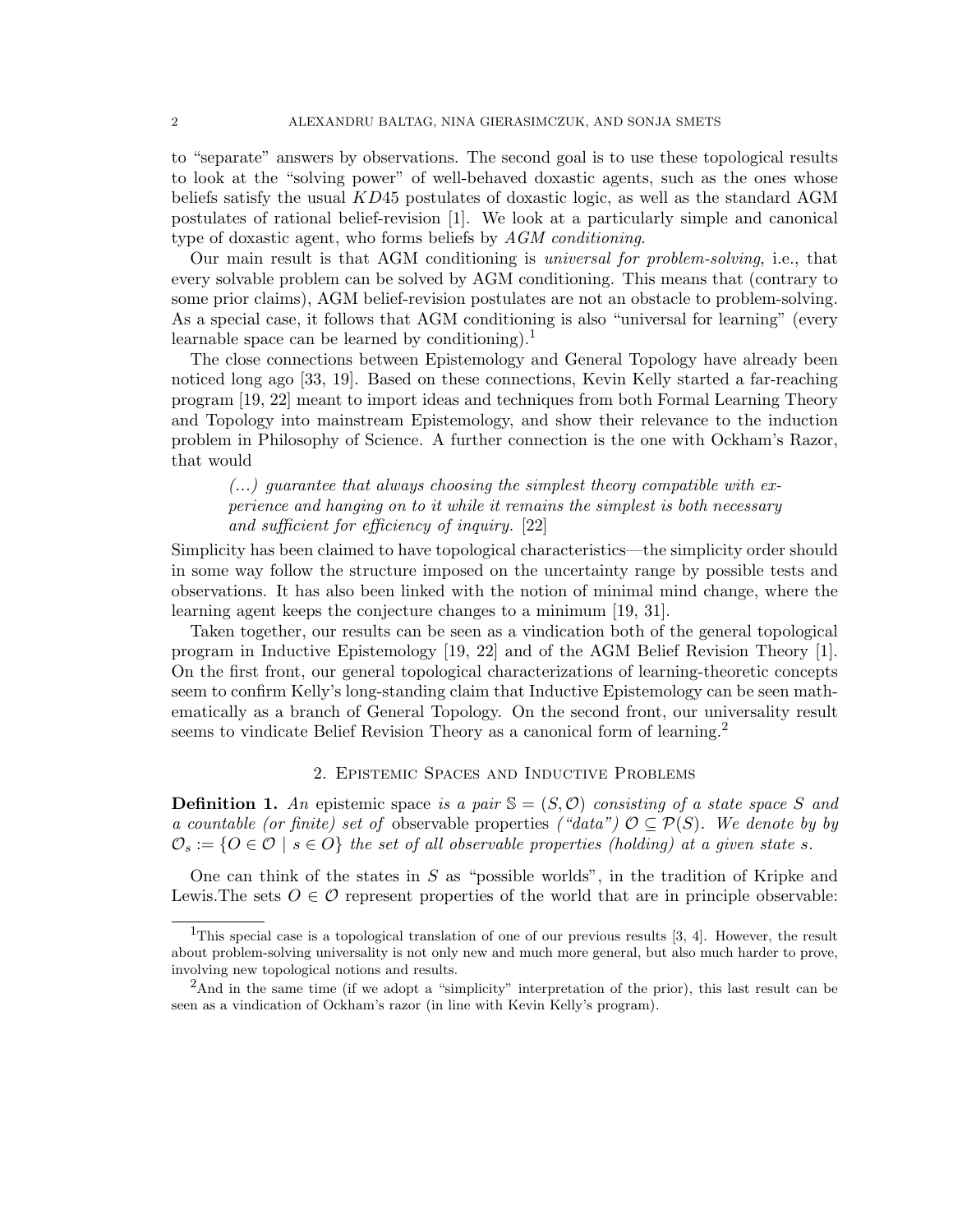if true, such a property will eventually be observed (although there is no upper bound on the time needed to come to observe it).

To keep things simple, we assume that at each step of the learning process only one property is observed. As for the countability of the set  $\mathcal{O}$ , it is natural to think of observables as properties which can be expressed by means of a language or numerical coding system, generated from a grammar with a finite vocabulary. Any such family  $\mathcal O$  will be (at most) countable.

We denote by  $\mathcal{O}^{\cap}$  the family of all finite intersections of observations from  $\mathcal{O}$ , and by  $\mathcal{O}^*$  the family of all finite sequences of observations. Such a finite sequence  $\sigma =$  $(O_0, O_1, \ldots, O_i) \in \mathcal{O}^*$  is called a *data sequence*, and its *i*-th component is denoted by  $\sigma_i := O_i$ . It is easy to see that both  $\mathcal{O}^{\cap}$  and  $\mathcal{O}^*$  are countable.

A data stream is a countable sequence  $\vec{O}=(O_0,O_1,\ldots)\in\mathcal{O}^{\omega}$  of data from  $\mathcal{O}$ . (Here,  $\omega$  is the set of natural numbers, so  $\mathcal{O}^{\omega}$  is the set of all maps assigning an observable property to every natural number.) We use the following notation:  $\vec{O}_n$  is the *n*-th element in  $\vec{O}$ ;  $\vec{O}[n]$  is the initial segment of  $\vec{O}$  of length n,  $(O_0, \ldots, O_{n-1}); set(\vec{O}) := \{O \mid O \text{ is an element of } \vec{O}\}\$ is the set of all data in  $\vec{O}$ ;  $*$  is the concatenation operator on strings.

The intuition is that at stage  $n$  of a data stream, the agent observes the information in  $O_n$ . A data stream captures a possible future history of observations in its entirety, while a data sequence captures only a finite part of such a history.

Given a state  $s \in S$ , a *data stream for* s is a stream  $\overrightarrow{O} \in \mathcal{O}^{\omega}$  such that  $\mathcal{O}_s = \{O \in$  $\mathcal{O} \mid \bigcap_{i=0}^{n} O_i \subseteq O$  for some  $n \in \omega$ . Such a stream is "sound" (every data in  $\vec{O}$  is true at s) and "complete" (every true data is entailed by some finite set of observations in  $\vec{O}$ ).

**Example 1.** Let our epistemic space  $S = (S, \mathcal{O})$  be the real numbers, with observable properties given by open intervals with rational endpoints:  $S := \mathbb{R}, \mathcal{O} := \{(a, b) \mid a, b \in \mathcal{O}\}$  $Q, a \leq b$ , where  $(a, b) := \{x \in \mathbb{R} \mid a < x < b\}$ . For instance, observables may represent measurements of a physical quantity (such as a position along a one-dimensional line) that takes real numbers as its possible values. In such case, for any state  $x \in \mathbb{R}$  and any two sequences  $a_n, b_n \in Q$  of rational numbers, such that  $a_n \leq x \leq b_n$  and both sequences converge to x, the sequence  $(a_0, b_0), \ldots, (a_n, b_n), \ldots$  is a (sound and complete) data stream for x.

Other examples include standard n-dimensional Euclidean spaces, e.g.,  $S = R^3$  with  $\mathcal{O}$ consisting of all open balls with rational radius and center.

**Definition 2.** An inductive problem is a pair  $\mathbb{P} = (\mathbb{S}, \mathcal{Q})$  consisting of an epistemic space  $\mathbb{S} = (S, \mathcal{O})$  together with a "question" Q, i.e., a partition<sup>3</sup> of S. The cells  $A_i$  of the partition Q are called answers. Given  $s \in S$ , the unique  $A \in \mathcal{Q}$  with  $s \in A$  is called the answer to Q at s, and denoted  $A_s$ . We say that a problem  $\mathbb{P}' = (\mathbb{S}, \mathcal{Q}')$  is a refinement of another problem  $\mathbb{P} = (\mathbb{S}, \mathcal{Q})$  (or that the corresponding question  $\mathcal{Q}'$  is a refinement of the question Q) if every answer of Q is a disjoint union of answers of  $Q'$ .

The most refined question concerns the identity of the real world.

<sup>&</sup>lt;sup>3</sup>This means that  $\bigcup_{i \in I} A_i = S$ , and  $A_i \cap A_j = \emptyset$  for all  $i \neq j$ .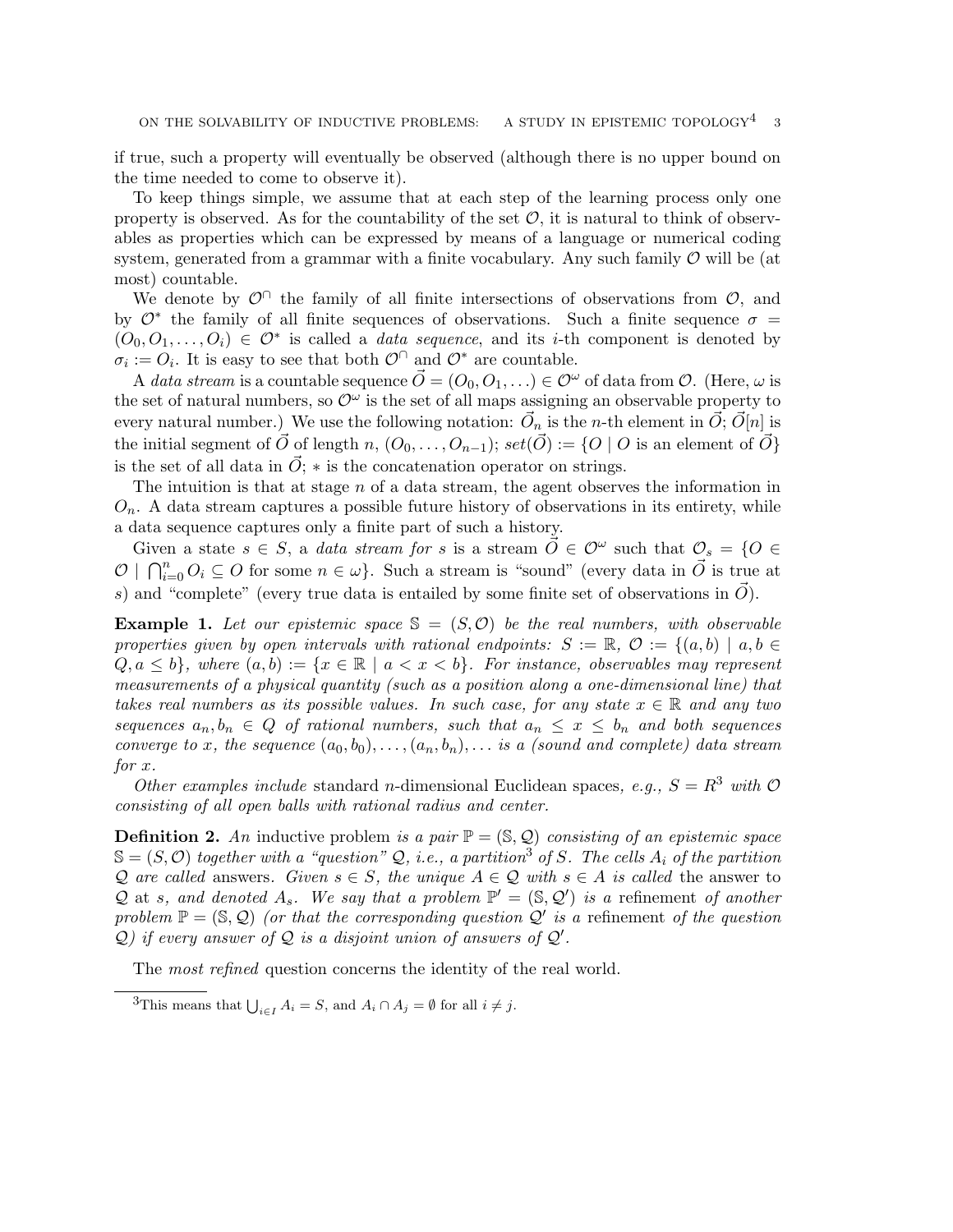

FIGURE 1. A problem  $\mathbb P$  (left-hand side) and its refinement  $\mathbb P'$  (right-hand side), see Example 3

**Example 2.** The learning question on a space S is  $\mathcal{Q} = \{ \{s\} \mid s \in S \}$  ('What is the actual state?').

**Example 3.** Let  $\mathbb{S} = (S, \mathcal{O})$ , where  $S = \{s, t, u, v\}$ ,  $\mathcal{O} = \{U, V, P, Q\}$ , with  $U = \{s, t\}$ ,  $V = \{s\}, P = \{u, v\}, Q = \{u\}.$  Take the problem  $\mathbb{P} = (\mathbb{S}, \mathcal{Q})$ , given by the question  $\mathcal{Q} = \{\{t, u\}, \{s, v\}\}\$  depicted on the left-hand side of Figure 1. This can obviously refined to obtained the problem  $\mathbb{P}' = (\mathbb{S}, \mathcal{Q}')$  given by the learning question  $\mathcal{Q} = \{\{s\}, \{t\}, \{u\}, \{v\}\}\$ for this space, as depicted on the right-hand side of Figure 1.

## 3. Learning and Problem-Solving

**Definition 3.** Let  $\mathbb{S} = (S, \mathcal{O})$  be an epistemic space and let  $\sigma_0, \ldots, \sigma_n \in \mathcal{O}$ . An agent (also known as a "learner", or a "learning method") is a map  $\mathcal L$  that associates to any epistemic space S and any data sequence  $(\sigma_0, \ldots, \sigma_n)$  some family  $\mathcal{L}_{\mathbb{S}}(\sigma_0, \ldots, \sigma_n) \subseteq \mathcal{P}(S)$  of subsets of S, satisfying a "consistency" condition:  $\emptyset \notin \mathcal{L}_{\mathbb{S}}(\sigma_0,\ldots,\sigma_n)$  whenever  $\bigcap_{i=0}^n \sigma_i \neq \emptyset$ .

Intuitively, after observing the data sequence  $\vec{\sigma} = (\sigma_0, \ldots, \sigma_n)$ , we can say that agent  $\mathcal{L}$ believes a proposition P after observing the data sequence  $\vec{\sigma} = (\sigma_0, \ldots, \sigma_n)$ , and write  $B_{\mathcal{L}}^{\vec{\sigma}}P$ iff  $P \in \mathcal{L}_{\mathbb{S}}(\sigma_0,\ldots,\sigma_n)$ . We can also interpret this as a *conditional belief*, rather than as revised belief, the agent believes every  $P \in \mathcal{L}_{\mathbb{S}}(\sigma_0,\ldots,\sigma_n)$  conditional on  $\sigma_0,\ldots,\sigma_n$ . But in the end we are of course interested in the actual revised beliefs after observing the data, so the assumption in this case is that conditional beliefs guide the agent's revision strategy: they "pre-encode" future belief revisions, to use a term coined by J. van Benthem [6]. The above consistency simply means that each of the agent's beliefs is consistent whenever the observed data are consistent.

A doxastic agent is one whose set  $\mathcal{L}_{S}(\sigma_0,\ldots,\sigma_n)$  of beliefs forms a *(proper) filter* on S when observing consistent data; in other words, her beliefs are (consistent when possible, and also) inference-closed (i.e., if  $P \subseteq Q$  and  $P \in \mathcal{L}_{\mathbb{S}}(\sigma_0,\ldots,\sigma_n)$ , then  $Q \in \mathcal{L}_{\mathbb{S}}(\sigma_0,\ldots,\sigma_n)$ ) and conjunctive (i.e., if  $P, Q \in \mathcal{L}_{\mathbb{S}}(\sigma_0, \ldots, \sigma_n)$  then  $(P \cap Q) \in \mathcal{L}_{\mathbb{S}}(\sigma_0, \ldots, \sigma_n)$ ). Hence, for any doxastic agent  $\mathcal L$  and every consistent data sequence  $\vec \sigma$ , the belief operator  $B^{\vec \sigma}_{\mathcal L}$  (as defined above) satisfy the usual KD45 axioms of doxastic logic.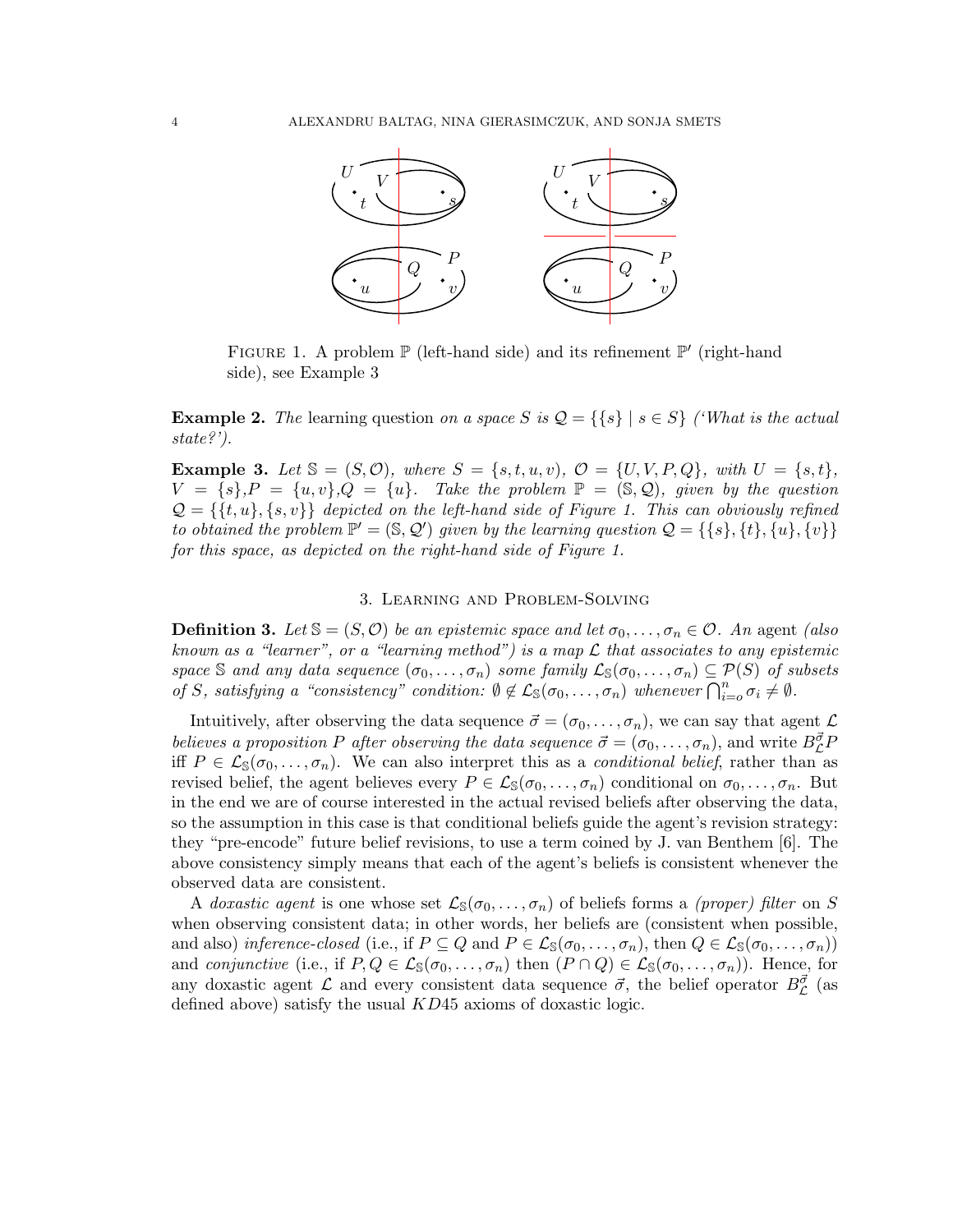A standard agent is a doxastic agent  $\mathcal L$  whose beliefs form a principal filter, i.e., all her beliefs are entailed by one "strongest belief"; formally, a doxastic agent  $\mathcal L$  is standard iff for every data sequence  $\vec{\sigma}$  over any epistemic space S there exists some set  $L_{\mathbb{S}}(\vec{\sigma})$ , such that

$$
\mathcal{L}_{\mathbb{S}}(\vec{\sigma}) = \{ P \subseteq S \mid L_{\mathbb{S}}(\vec{\sigma}) \subseteq P \}.
$$

It is easy to see that in this case, we must have  $L_{\mathbb{S}}(\vec{\sigma}) = \bigcap \mathcal{L}_{\mathbb{S}}(\vec{\sigma})$ . Indeed, we can equivalently define a doxastic agent L to be standard iff  $\bigcap \mathcal{L}_{\mathbb{S}}(\vec{\sigma}) \in \mathcal{L}_{\mathbb{S}}(\vec{\sigma})$  holds for all data sequences  $\vec{\sigma}$ . Standard agents are globally consistent whenever possible:  $\bigcap \mathcal{L}_{\mathbb{S}}(\sigma_0,\ldots,\sigma_n) \neq \emptyset$ whenever  $\bigcap_{i=0}^n \sigma_i \neq \emptyset$ .

Traditional learning methods in Formal Learning Theory correspond to our standard agents, and they are typically identified with the map L (given by  $L_{\mathbb{S}}(\sigma_0,\ldots,\sigma_n) :=$  $\bigcap \mathcal{L}_{\mathbb{S}}(\sigma_0,\ldots,\sigma_n)$ . From now on we follow this tradition, and refer to standard agents using the map  $L$ . But in general we do *not* restrict ourselves to standard agents.

An AGM agent is an agent  $\mathcal{L}^{\leq}$  who forms beliefs by AGM conditioning, i.e., it comes endowed with a map that associates any epistemic space S some total preorder<sup>5</sup>  $\leq_{\mathbb{S}}$  on S, called "*prior*" *plausibility relation*; and whose beliefs after observing any data sequence  $\vec{\sigma} = (\sigma_0, \ldots, \sigma_n)$  are given by

$$
\mathcal{L}_{\mathbb{S}}^{\leq}(\vec{\sigma}) := \{ P \subseteq S \mid \exists s \in \bigcap_{i=0}^{n} \sigma_i \ \forall t \in \bigcap_{i=0}^{n} \sigma_i \ (t \leq s \Rightarrow t \in P) \}.
$$

Intuitively,  $t \leq s$  means that t is at least as plausible as s (according to our agent). So, an AGM agent believes P conditional on a data sequence  $\vec{\sigma}$  iff P is true in all the states (consistent with the data) that are "plausible enough".

It is easy to see that *every AGM agent is a doxastic agent*:  $\mathcal{L}_{\overline{S}}^{\leq}(\vec{\sigma})$  is a proper filter whenever  $\bigcap_{i=0}^n \sigma_i \neq \emptyset$ ; hence, the beliefs of an AGM agent satisfy the usual  $\widehat{KD45}$  axioms of doxastic logic (when learning any consistent data sequence).

Moreover, it is well-known that in fact, the beliefs of AGM agents satisfy all the so-called AGM axioms from Belief Revision Theory [1]: if, for any data sequence  $\vec{\sigma} = (\sigma_0, \ldots, \sigma_n)$ , we set  $T = \mathcal{L}(\sigma_0, \ldots, \sigma_n)$ , and for any new observation  $\phi \in \mathcal{O}$  we set  $T * \phi = \mathcal{L}(\sigma_0, \ldots, \sigma_n, \phi)$ , then the resulting revision operator ∗ satisfies all the AGM postulates. In fact, for any AGM agent  $\mathcal{L}$ , if we interpret the operator  $B^{\vec{\sigma}}_{\mathcal{L}}$  (as defined above) as representing a conditional belief  $B^{\sigma_0 \wedge \ldots \wedge \sigma_n}$ , then the sound and complete logic of these conditional belief operators is the so-called Conditional Doxastic Logic [8, 5] (which is itself just a repackaging of the AGM postulates in the language of conditional logic).

**Observation 1.** Given a total preorder  $\leq$  on S and a subset  $A \subseteq S$ , set

$$
Min_{\leq}(A) := \{ s \in A \mid s \leq t \text{ for all } t \in A \}
$$

for the set of  $\leq$ -minimal states in A. Let  $\vec{\sigma} = (\sigma_0, \ldots, \sigma_n)$  be any data sequence such that  $Min_{\leq}(\bigcap_{i=0}^n \sigma_i) \neq \emptyset$ . Then  $\mathcal{L}_{\mathbb{S}}^{\leq}(\vec{\sigma})$  is the principal filter generated by  $Min_{\leq}(\bigcap_{i=0}^n \sigma_i)$ , i.e.,

<sup>&</sup>lt;sup>5</sup>A total preorder on S is a binary relation  $\leq$  on S that is reflexive, transitive, and connected (i.e., for all  $s, t \in S$ , we have either  $s \leq t$  or  $t \leq s$ ).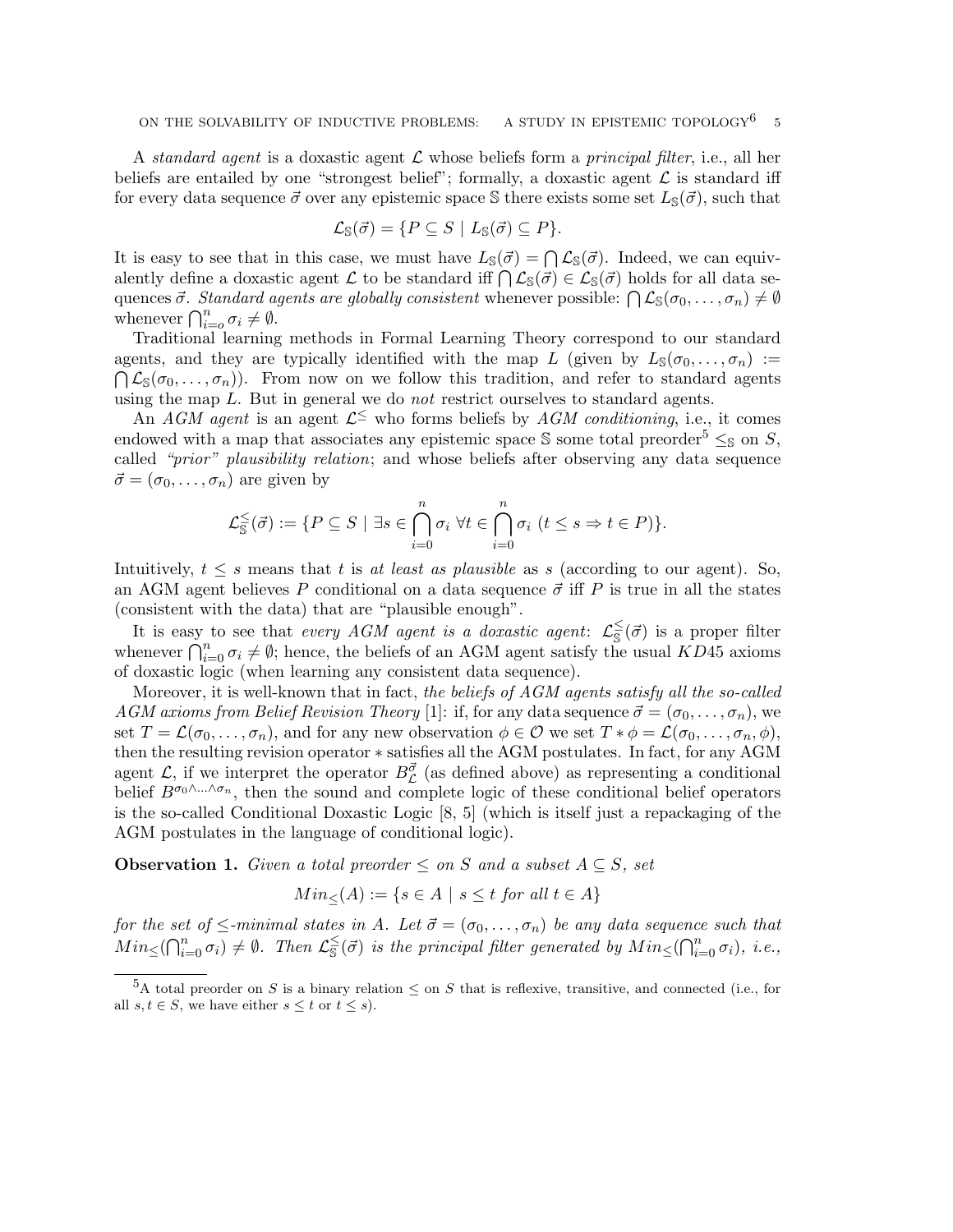we have

$$
\mathcal{L}_{\mathbb{S}}^{\leq}(\sigma_0,\ldots,\sigma_n):=\{P\subseteq S\mid Min_{\leq}(\bigcap_{i=0}^n\sigma_i)\subseteq P\}.
$$

In general though, the filter  $\mathcal{L}_{\mathbb{S}}^{\leq}(\vec{\sigma})$  is not principal. So AGM agents are *not* necessarily standard agents. But there is an important case when they are standard: whenever the preorder  $\leq_{\mathbb{S}}$  is well-founded in every space  $\mathbb{S}$  (i.e., there are no infinite chains  $s_0 > s_1$ )  $s_2 \ldots$  of more and more plausible states). It is easy to see that the map L associated to a standard AGM agent is given by the set of  $\le$ -minimal states consistent with the data:

$$
L^{\leq}_{\mathbb{S}}(\sigma_0,\ldots,\sigma_n):=Min_{\leq}(\bigcap_{i=0}^n\sigma_i).
$$

Intuitively, this means that a standard AGM agent believes a proposition  $P$  iff  $P$  is true in all the "most plausible" states consistent with the data.

The original semantics of AGM belief was given using only standard AGM agents. But this semantics was in fact borrowed by Grove [18] from Lewis' semantics for conditionals [27], which did *not* assume well-foundedness.<sup>7</sup>

**Definition 4.** Let S be an epistemic space. An agent  $\mathcal{L}$  verifies a proposition  $A \subseteq S$  in the limit if, for every state  $s \in S$  and every data stream  $\overrightarrow{O}$  for s, we have  $s \in A$  iff there exists some  $k \in \omega$  such that  $A \in \mathcal{L}_\mathbb{S}(\vec{O}[n])$  for all  $n \geq k$ . For standard agents, this means that  $L_{\mathbb{S}}(\vec{O}[n]) \subseteq A$  for all  $n \geq k$ . A set  $A \subseteq S$  is verifiable in the limit if there exists some agent that verifies  $A$  in the limit.<sup>8</sup>

An agent L falsifies a proposition  $A \subseteq S$  in the limit if, for every state  $s \in S$  and every data stream for  $\overrightarrow{O}$  for s, we have  $s \notin A$  iff there exists some  $k \in \omega$  such that  $A^c \in \mathcal{L}(\mathbb{S}, \vec{O}[n]) \subseteq A^c$  for all  $n \geq k$ . (Here, as in the rest of this paper,  $X^c := S \setminus X$  stands for the complement of X.) For a standard agent, this means  $L(\mathbb{S}, \vec{O}[n]) \subseteq A^c$  for all  $n \geq k$ ,

A proposition  $A \subseteq S$  is falsifiable in the limit if there exists some agent that falsifies A in the limit.

A proposition  $A \subseteq S$  is decidable in the limit if it is both verifiable and falsifiable in the limit.

An agent L solves a problem  $\mathbb{P} = (\mathbb{S}, \mathcal{Q})$  if, for every state  $s \in S$  and every data stream  $\overrightarrow{O}$  for s, there exists some  $k \in \omega$  such that  $A_s \in \mathcal{L}_\mathbb{S}(\overrightarrow{O}[n])$  for all  $n \geq k$ . (Recall that  $A_s$ is true answer to Q at s.) For a standard agent, this means that  $L_{{\mathbb S}}(\vec{O}[n]) \subseteq A_s$  for all  $n \geq k$ . A problem is solvable (in the limit) if there exists some agent that solves it.

An epistemic space  $\mathcal{S} = (S, \mathcal{O})$  is learnable (by an agent  $\mathcal{L}$ ) if the (problem given by the) learning question  $\mathcal{Q}_S = \{ \{ s \} \mid s \in S \}$  is solvable (by  $\mathcal{L}$ ).

All the above notions have a standard counterpart, e.g., A is standardly verifiable if there exist some standard agent that verifies it;  $\mathbb P$  is standardly solvable if it can be solved by some standard agent, etc.

<sup>7</sup> Indeed, Lewis' definition of conditionals has a similar shape to our above definition of (conditional) beliefs for non-standard AGM agents.

 ${}^{8}$ For a discussion of the relationship between verifiability and learnability see, e.g., [19, 12].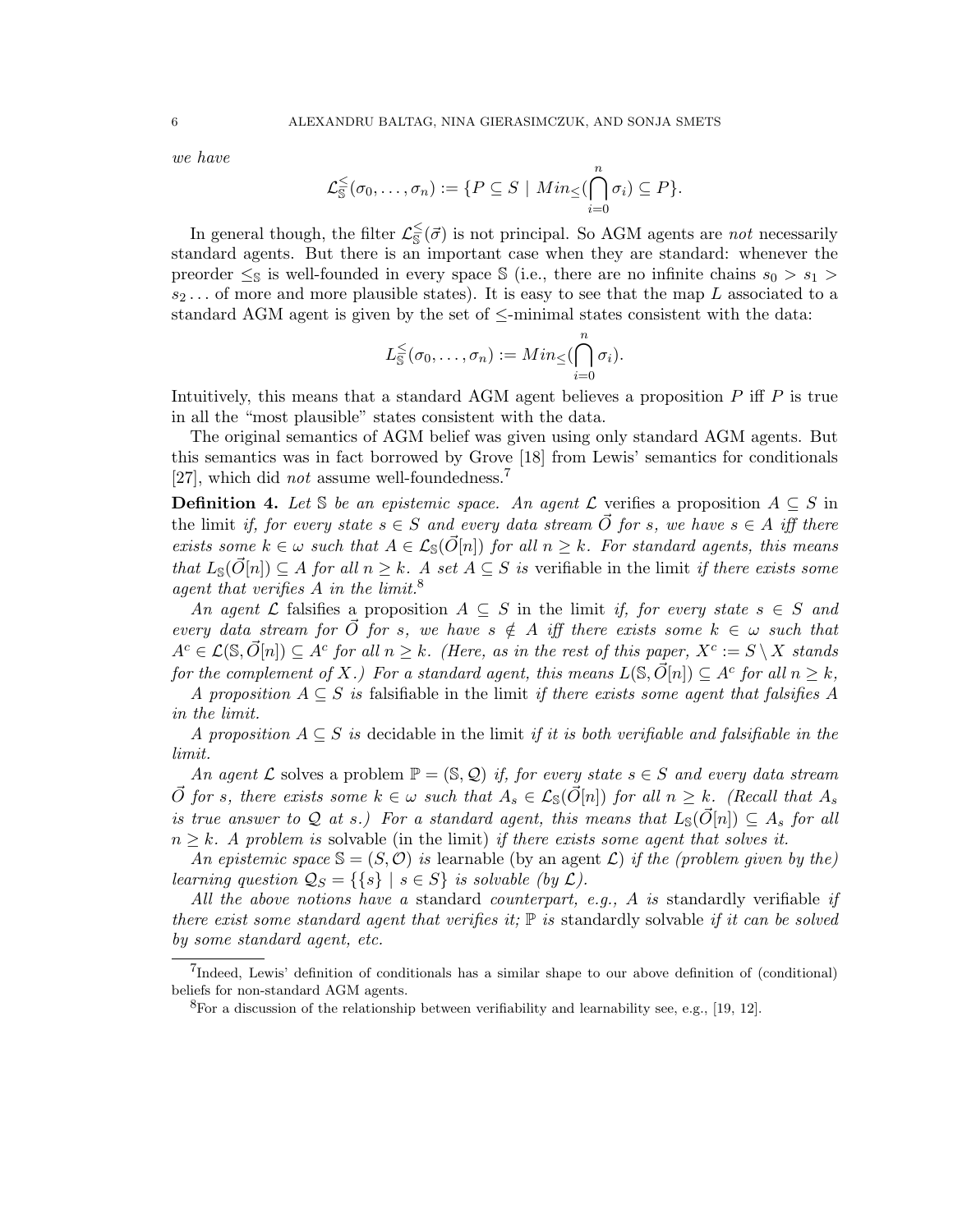Note that standard learnability is essentially the same as Gold's identifiability in the limit [30, 17].

**Examples and Counterexamples:** An example of *non-learnable* space  $\mathcal{S} = (S, \mathcal{O})$  is obtained by taking four abstract states  $S = \{s, t, u, w\}$  and two observable properties  $\mathcal{O} = \{V, U\}$ , with  $V = \{s, t, u\}$  and  $U = \{t, u, w\}$ , as depicted in Figure 2. Since states s and t satisfy the same observable properties, no learning method will ever distinguish them.



Figure 2. A non-learnable space

But even spaces in which no two states satisfy the same observations can still be nonlearnable, e.g., all the n-dimensional Euclidean spaces from Example 1 are not learnable (though, as we will see, many questions are solvable and many subsets are decidable over these spaces). Another example of *non-learnable* space is given in Figure 3: formally,  $\mathbb{S} = (S, \mathcal{O})$ , where  $S := \{s_n \mid n \in \omega\} \cup \{s_\infty\}$ , and  $\mathcal{O} = \{O_i \mid i \in \omega\}$ , and for any  $i \in \omega$ ,  $O_i := \{s_i, s_{i+1}, \ldots\} \cup \{s_{\infty}\}.$ 



Figure 3. Another non-learnable space

In contrast, an example of *learnable* space is in Figure 4: formally,  $S = \{s_n | n \in$  $\omega$ } consists of countably many distinct states, with  $\mathcal{O} = \{O_n \mid n \in \omega\}$ , where  $O_n =$  $\{s_0, s_1, s_2, \ldots, s_n\}$ . A standard agent that can learn this space in the limit is given by setting  $L(\sigma_1,\ldots,\sigma_n)$  to be the maximum number (in the natural order) in  $\bigcap_{i=0}^n \sigma_i$ , whenever there is such a maximum number, and setting  $L(\sigma_1, \ldots, \sigma_n) := \bigcap_{i=0}^n \sigma_i$  otherwise.

**Proposition 1.** Let S be an epistemic space,  $A \subseteq S$  a proposition and  $\mathbb{P} = (\mathbb{S}, \mathcal{Q})$  an inductive problem. Then we have the following:

- A is verifiable (falsifiable, decidable) in the limit iff it is standardly verifiable (falsifiable, decidable) in the limit.
- $\mathbb P$  is solvable iff it is standardly solvable.
- S is learnable iff it is standardly learnable.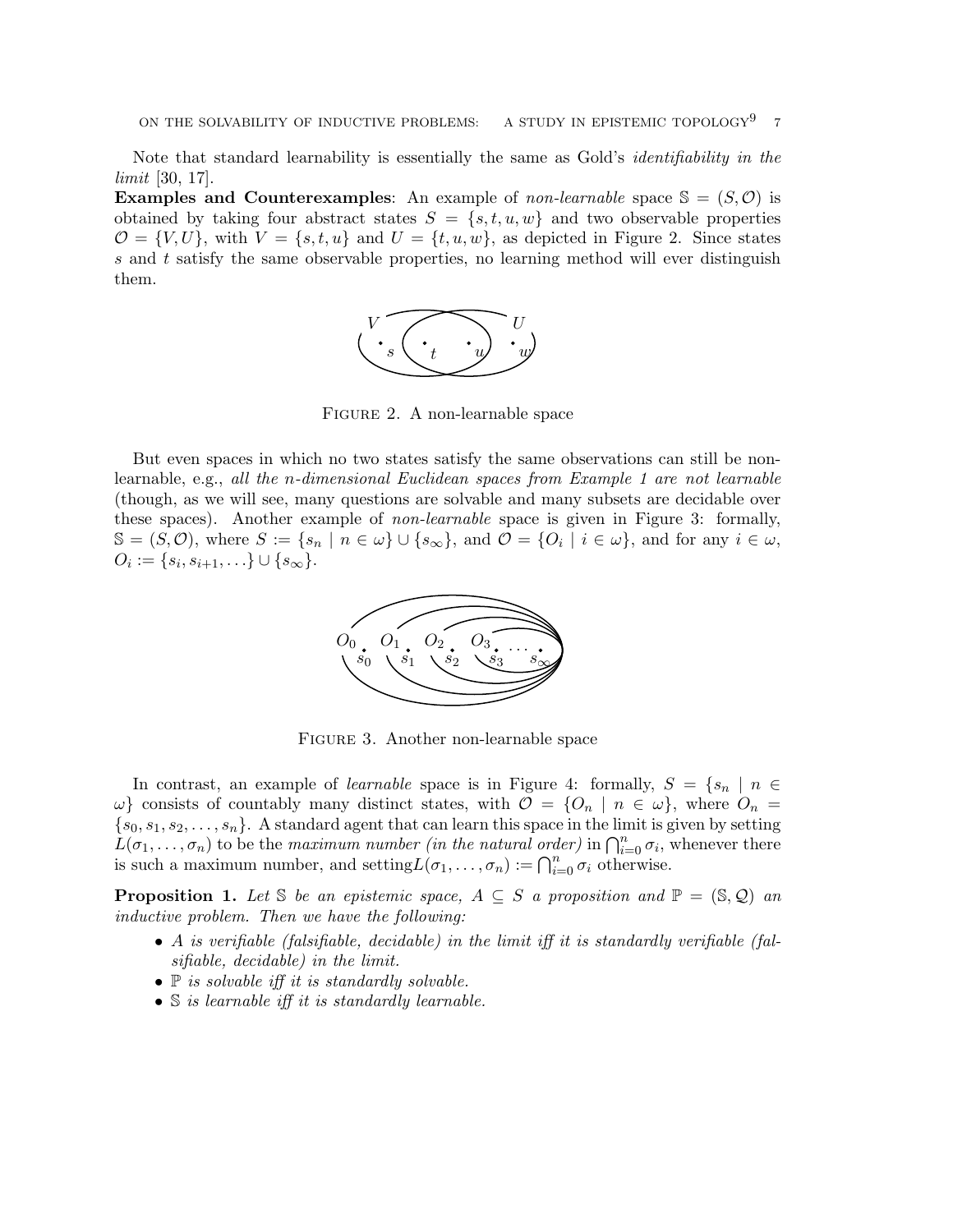

Figure 4. A learnable space

*Proof.* Let  $A \subseteq S$  be a set that is verifiable (falsifiable, decidable) by an agent  $\mathcal L$  on an epistemic space S. We construct a standard agent that does the same thing, by setting, for every data sequence  $\vec{\sigma} \in \mathcal{O}^*$ :  $L_{\mathbb{S}}(\vec{\sigma}) := A$  if  $A \in \mathcal{L}_{\mathbb{S}}(\vec{\sigma}), L_{\mathbb{S}}(\vec{\sigma}) := A^c$  if  $A \notin \mathcal{L}_{\mathbb{S}}(\vec{\sigma})$  but  $A^c \in \mathcal{L}_\mathcal{S}(\vec{\sigma})$ , and  $L_\mathcal{S}(\vec{\sigma}) := S$  otherwise. Also, on any *other* space  $\mathcal{S}' = (S', \mathcal{O}')$ , we set by default  $L_{\mathbb{S}'}(\vec{\sigma}') := S'.$ 

Similarly, let  $\mathbb{P} = (\mathbb{S}, \mathcal{Q})$  be a problem that is solvable by  $\mathcal{L}$ . Let  $\leq$  be some arbitrary well-order of the set Q. (Such a well-order exists, by the Well-Ordering Theorem.) We construct a standard agent who also solves  $\mathbb{P}$ , by setting  $L_{\mathbb{S}}(\vec{\sigma}) := A$  if A is the first answer in Q (according to  $\leq$ ) such that  $A \in \mathcal{L}_{\mathbb{S}}(\vec{\sigma})$  holds; and  $L_{\mathbb{S}}(\vec{\sigma}) := S$  if no such answer exists. (As before, we can extend our agent to any other space  $\mathbb{S}' = (S', \mathcal{O}')$ , by setting  $L_{\mathbb{S}'}(\vec{\sigma}') := S'.$ 

By applying this to the learning problem  $\mathcal{Q} = \{\{s\} \mid s \in S\}$ , we obtain the similar result for learnability.  $\Box$ 

In conclusion, everything that can be learned by any agent can also be learned by some standard agent. However, this is no longer true when we restrict to more canonical types of agents (such as AGM agents).

**Proposition 2.** There exist spaces that are learnable, but not learnable by standard AGM agents. (Hence, there exist solvable problems that are not solvable by standard AGM agents.)

*Proof.* Here is a counterexample from [13, 3, 4]. Take the epistemic model from Figure 4. This space is learnable, and thus learnable by AGM conditioning, but it is not learnable by standard conditioning. Indeed, this space is learnable by conditioning only with respect to the following *non-wellfounded* prior:  $s_0 > s_1 > \ldots > s_n > s_{n+1} > \ldots$ 

#### 4. The Observational Topology

In this section, we assume familiarity with the following notions: topology  $\tau$  (identified with its family of open subsets) over a set S of points, topological space  $(S, \tau)$ , open sets, closed sets, interior  $Int(X)$  and closure  $\overline{X}$  of a set X, (open) neighborhood of a point s, base of a topology and local base (of neighborhoods) at a point. We use letters  $U, U',$  etc., for open sets in  $\tau$ , and letters C, C', etc., for closed sets.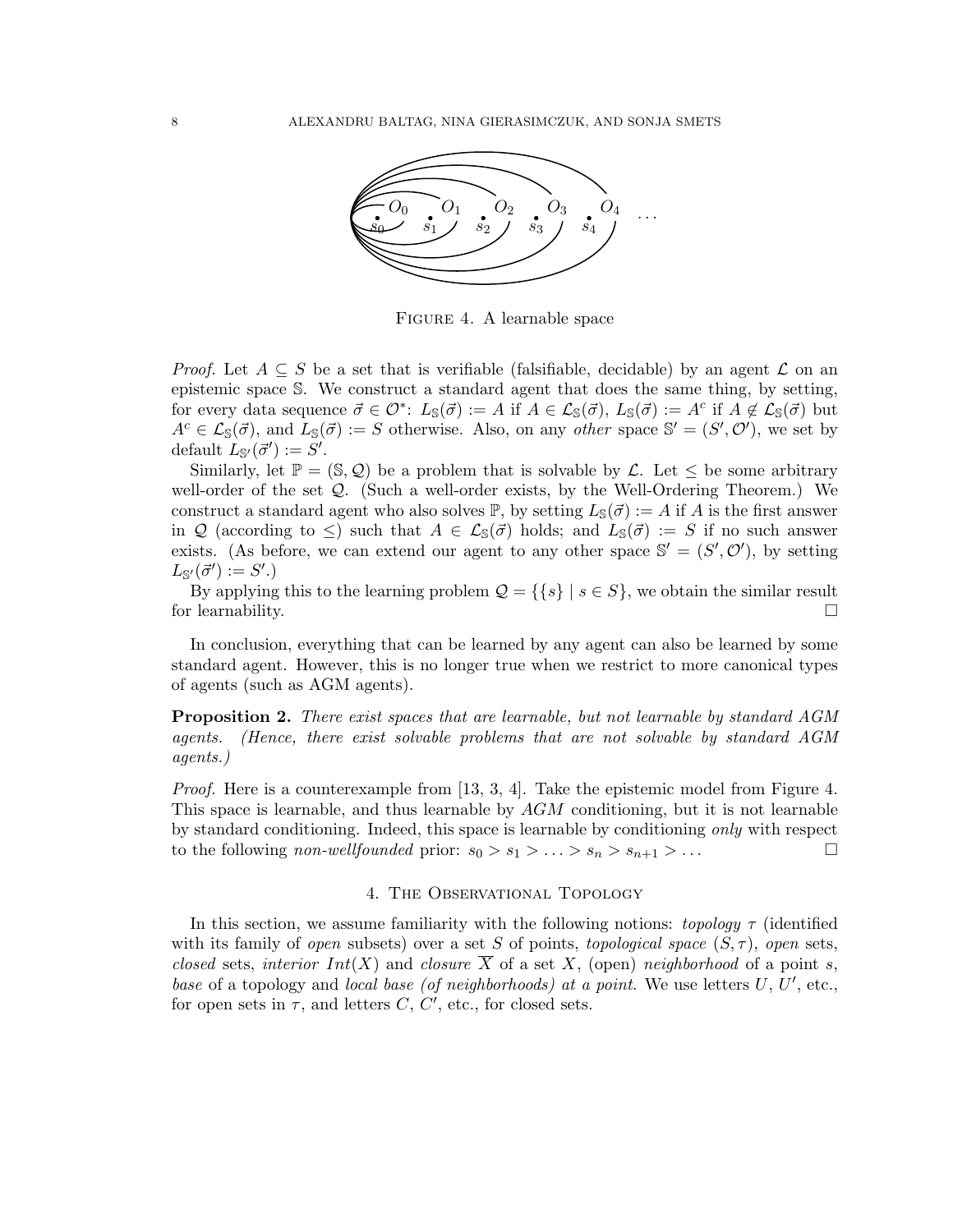A space is said to be second-countable if its topology has a countable base. Given a topological space  $(S, \tau)$ , the specialization preorder  $\Gamma \subseteq S \times S$  is defined in the following way: for any  $s, t \in S$ , we set

$$
s \sqsubseteq t \quad \text{iff} \quad \forall U \in \tau \ (s \in U \Rightarrow t \in U).
$$

Separation Principles. In this paper we use four key topological separation notions. The first is the well-known separation axiom  $T_0$ , which will be satisfied by all the topologies that arise in our setting. The second is the separation axiom  $TD$ . This condition (together with countability) will be shown to characterize *learnable* spaces. The next two notions are analogues of TD separation for questions. Instead of asking for open sets that separate points (states), these conditions require the existence of open sets that separate answers (to the same question). The concept of *locally closed questions* is a first analogue of  $TD$ , and it will be shown to characterize in some sense *solvable* problems. Finally, the notion of linearly separated questions is a stronger analogue of  $TD$  for questions, which characterizes a stronger type of solvability, what we will call direct solvability by (AGM) conditioning.

**Definition 5.** A topological space  $(S, \tau)$  satisfies the separation axiom T0 if the specialization preorder is actually a partial order, i.e., it is antisymmetric:  $s \sqsubseteq t \sqsubseteq s$  implies  $s = t$ . Equivalently, if  $s \neq t$ , then there exists some "separating" open U, such that either  $s \in U$ ,  $t \notin U$ , or  $s \notin U$ ,  $t \in U$ .

The space  $(S, \tau)$  satisfies the separation axiom TD iff for every point  $s \in S$ , there is an open  $U_x \ni x$  such that  $y \not\sqsubseteq x$  for all  $y \in O_x \setminus \{x\}$ . Equivalently: for every  $s \in S$  there is an open  $U \in \tau$  such that  $\{s\} = U \cap \overline{\{s\}}$ .

Essentially, T0 says that every two points  $s \neq t$  can be separated (by an open U) one way or another (i.e., either  $s \in U$ ,  $t \notin U$ , or  $s \notin U$ ,  $t \in U$ ), while TD essentially says that every point s can be separated (by an open neighborhood) from all the points  $t \neq s$  that are inseparable from  $s$ .<sup>10</sup>

**Definition 6.** Given a topological space  $(S, \tau)$ , a set  $A \subseteq S$  is locally closed if it is the intersection  $A = U \cap C$  of an open set U with a closed set C. Equivalently, if it is of the form  $A = U \cap \overline{A}$  for some open U.

A set is  $\omega$ -constructible if it is a countable union of locally closed sets.

A question  $Q$  (partition of S) is locally closed if all its answers are locally closed. A problem  $\mathbb P$  is locally closed if its associated question is locally closed.

Essentially, locally closed questions are partitions with the property that every "answer" (i.e., partition cell) A can be separated (by an open neighborhood) from all the non-A-states that are inseparable from  $A$ .<sup>11</sup>

**Definition 7.** A question Q is linearly separated if there exists some total order  $\leq$  on the answers in Q, such that  $A \cap \bigcup_{B \triangleleft A} B = \emptyset$ . In other words, every answer A can be

<sup>&</sup>lt;sup>10</sup>A point y is "inseparable" from x if every open neighborhood of y contains x, i.e. y and x are in the topological refinement order  $y \sqsubseteq x$ .

<sup>&</sup>lt;sup>11</sup>Here, a state t is said to be "inseparable" from a set A if there is no open neighborhood  $U \ni t$  that is disjoint from A.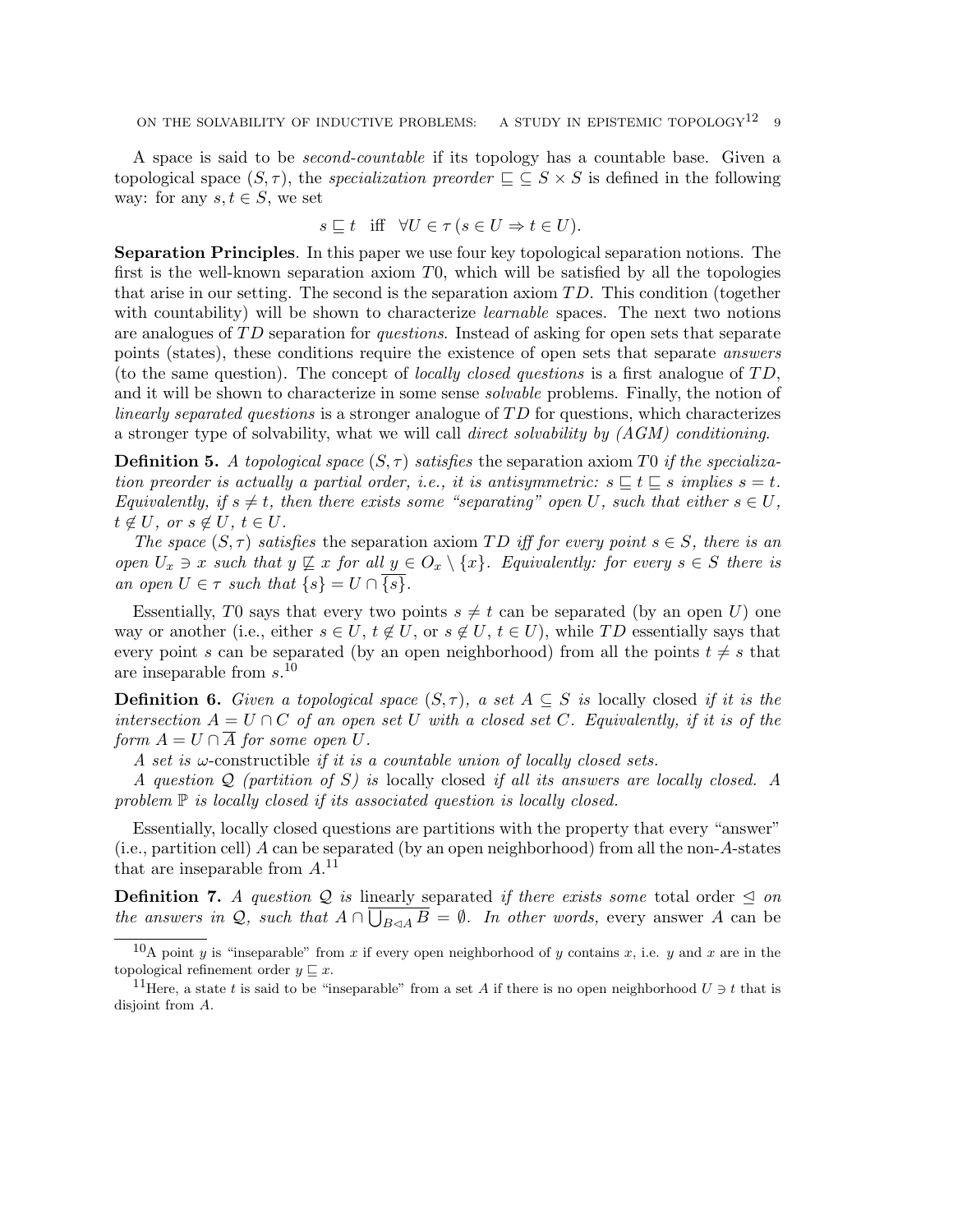separated (by some open  $U_A \supseteq A$ ) from the union of all the previous answers:  $U_A \cap B = \emptyset$ for all  $B \triangleleft A$ .

Essentially, a linearly separated question is one whose answers can be totally ordered by a "plausibility" (or "simplicity") order, in such a way that every answer A can be separated (by an open neighborhood  $U_A \supseteq A$ ) from all answers that are "more plausible" (or "simpler") than A.

**Definition 8.** The observational topology  $\tau_s$  associated with an epistemic space  $\mathcal{S} = (S, \mathcal{O})$ is the topology generated by  $\mathcal{O}$  (i.e., the smallest collection of subsets of S, that includes  $\mathcal{O} \cup \{\emptyset, S\}$  and is closed under finite intersections and arbitrary unions).

From now on, we will always implicitly consider our epistemic spaces S to also be topological spaces  $(S, \tau_{\mathbb{S}})$ , endowed with their observational topology  $\tau_{\mathbb{S}}$ . Every topological property possessed by the associated topological space will thus be also attributed to the epistemic space.

**Observation 2.** Every epistemic space is TO and second-countable. A (sound and complete) data stream for s is the same as a local neighborhood base at s.

**Proposition 3.** Every  $\omega$ -constructible set can be written as a disjoint countable union of locally closed sets.

Proof. In order to prove this, we first recall some standard topological notions and results: A set is called constructible if it is a finite disjoint union of locally closed sets. Obviously, all locally closed sets are constructible. It is known that constructible sets form a Boolean algebra, i.e., the family of constructible sets is closed under complementation, finite unions, and finite intersections.

Suppose  $A = \bigcup_{i \in \omega} A_i$ , where all  $A_i$  are locally closed. Then we can rewrite A as a disjoint union  $A = \overline{\bigcup}_{i \in \omega} B_i$ , where we have set  $B_i = A_i \setminus (\bigcup_{k \leq i} A_k) = A_i \cap \bigcap_{k \leq i} A_k^c$ , for every *i*. Since  $B_i$ 's are generated from locally closed sets using complementation and finite intersections, they must be constructible. Hence, each  $B_i$  can be written as disjoint finite unions of locally closed sets  $B_i = \bigcup_{1 \leq j \leq i} B_{ij}$ . Hence, we can write  $A = \bigcup_{i \in \omega} \bigcup_{1 \leq j \leq i} B_{ij}$ as a disjoint countable union of locally closed sets.

**Definition 9.** A pseudo-stratification is a finite or  $\omega$ -long sequence of locally closed sets  $\langle A_i \mid i \langle \lambda \rangle$  (where  $\lambda \in \omega \cup \{\omega\}$ ), which form a partition of S satisfying the following condition:

if  $j < i$  then either  $A_i \cap \overline{A_j} = \emptyset$  or  $A_i \subseteq \overline{A_i}$ .

**Proposition 4.** Every countable locally closed question can be refined to a pseudostratification.

*Proof.* Suppose  $\Pi = \{A_i \mid i \in \omega\}$  is a countable locally closed question (partition of S). We first show the following:

**Claim.** There exists a family  $\{(\Pi_i, \langle i \rangle \mid i \in \omega\})$ , satisfying

(1) each  $\Pi_i$  is a finite partition of  $A_i$  into locally closed sets;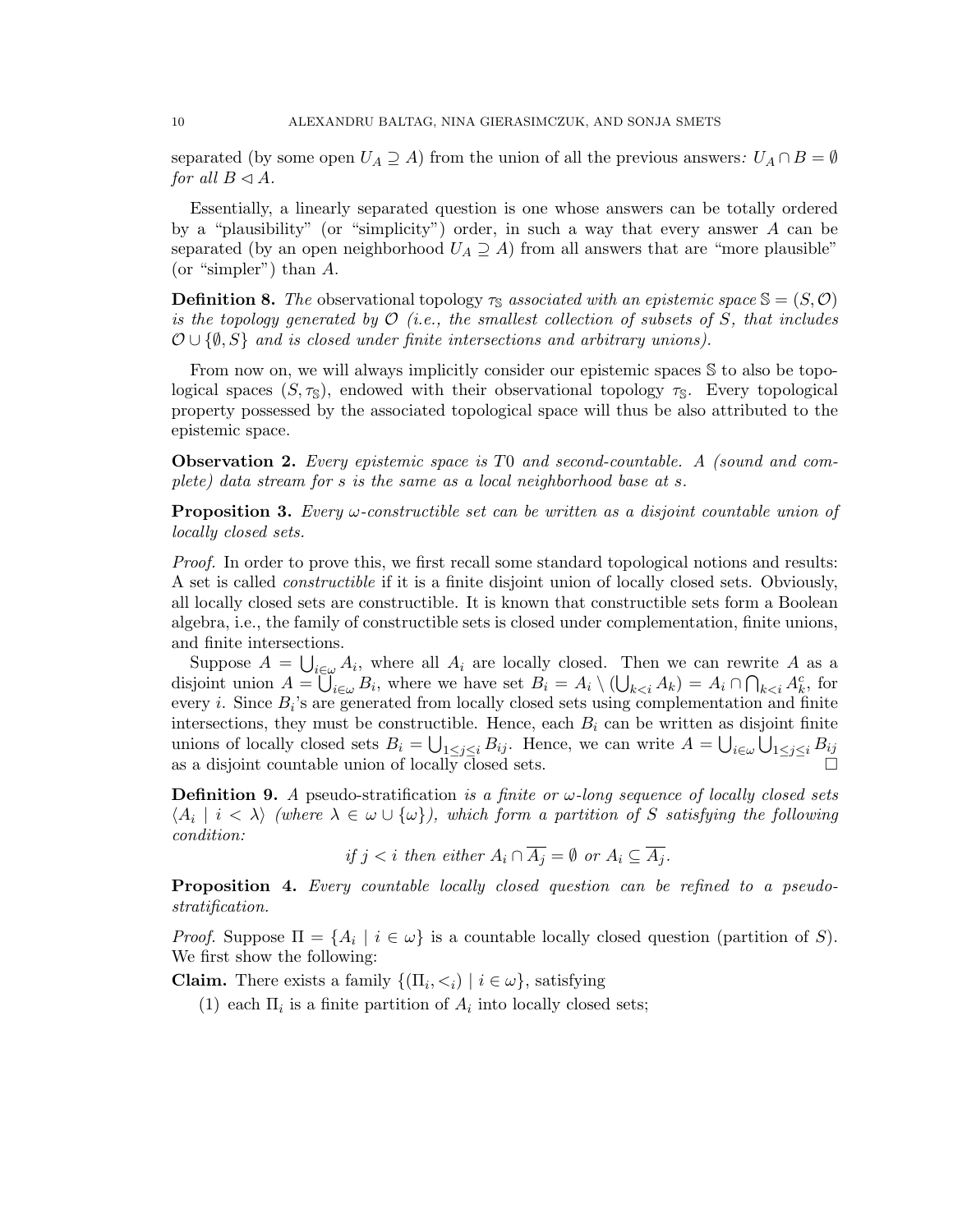ON THE SOLVABILITY OF INDUCTIVE PROBLEMS: A STUDY IN EPISTEMIC TOPOLOGY<sup>14</sup> 11

- (2) each  $\lt_i$  is a total order on  $\Pi_i$ ;
- (3) if  $j < i, E \in \Pi_j, B \in \Pi_i$ , then either  $B \subseteq \overline{E}$  or  $B \subseteq \overline{E}^c$ ;
- (4) if  $B, E \in \Pi_i$ ,  $E \leq_i B$ , then  $B \subseteq \overline{E}^c$ .

*Proof of Claim:* We construct  $(\Pi_n, \leq_n)$  by recursion: for  $n = 0$ , set  $\Pi_0 := \{A_0\}$ , with  $\{0 \leq 0 \}$  trivial. For the step  $n + 1$ : assume given  $\{(\Pi_i, \leq i) \mid i \leq n\}$  satisfying the above four conditions (for  $i \leq n$ ). We set

$$
\Pi_{n+1} := \{ B_f \mid f : \bigcup_{i=1}^{n} \Pi_i \to \{0, 1\} \},\
$$

where for each function  $f: \bigcup_{i=1}^n \Pi_i \to \{0,1\}$  we have set

$$
B_f := A_{n+1} \cap \bigcap \{ \overline{E} \mid E \in f^{-1}(0) \} \cap \bigcap \{ \overline{E}^c \mid E \in f^{-1}(1) \}.
$$

It is obvious that the  $B_f$ 's are locally closed (given that  $A_{n+1}$  is locally closed) and that they form a partition of  $A_{n+1}$ . So condition (1) is satisfied.

It is also easy to check condition (2) for  $i = n + 1$ : let  $j < n + 1$ ,  $E \in \Pi_j$  and  $B_f \in \Pi_{n+1}$ . Then we have either  $f(E) = 0$ , in which case  $B_f \subseteq \overline{E}$  (by construction of  $B_f$ ), or else  $f(E) = 1$ , in which case  $B_f \subseteq \overline{E}^c$ .

To construct the order  $\langle n+1, 0 \rangle$  observe first that there is a natural total order  $\langle n \rangle$  on the disjoint union  $\bigcup_{i=1}^n \Pi_i$ , namely the one obtained by concatenating the orders  $\langle 0, \langle 1, \ldots \rangle$  $\langle \cdot \rangle$ . (More precisely, if, for every  $B \in \bigcup_{i=1}^n \Pi_i$ , we set  $i(B)$  to be the unique index  $i \leq n$ such that  $B \in \Pi_i$ , then the order  $\langle n \rangle$  is given by setting:  $B \langle n \rangle E$  iff either  $i(B) \langle i(E),$ or else  $i(B) = i(E)$  and  $B \lt_{i(B)} E$ .)

Now, the order  $\langle n+1 \rangle$  on  $B_f$ 's is given by the lexicographic order induced by  $\langle n \rangle$  on the functions  $f$  (thought as "words" written with the letters 0 and 1). More precisely, we set:

$$
B_f <_{n+1} B_g
$$

iff there exists some set  $E \in \bigcup_{i=1}^n \Pi_i$  such that

$$
\left(\forall E' <^{(n)} E f(E') = g(E'), \text{ but } f(E) < g(E)\right),
$$

where  $\lt$  is the usual order  $0 \lt 1$  on  $\{0,1\}$ . Clearly,  $\lt_{n+1}$  is a total order on  $\Pi_{n+1}$ , so condition (2) is satisfied.

Finally, we check condition (4) for  $n+1$ , let  $B_f, B_g \in \Pi_{n+1}$  such that  $B_f <_{n+1} B_g$ . By definition of the order  $\lt_{n+1}$ , this means that there exists some  $E \in \bigcup_{i=1}^n \Pi_i$  such that for all  $E' <^{(n)} E$  we have  $f(E') = g(E')$  but  $f(E) < g(E)$ , i.e.,  $f(E) = 0$  and  $g(E) = 1$ . By the construction of  $B_f$ 's,  $f(E) = 0$  implies that  $B_f \subseteq \overline{E}$ , from which we get  $\overline{B_f} \subseteq \overline{E}$ , and thus  $\overline{E}^c \subseteq \overline{B_f}^c$ . Similarly,  $g(E) = 1$  implies that  $B_g \subseteq \overline{E}^c$ . So we have  $B_g \subseteq \overline{E}^c \subseteq \overline{B_f}^c$ , and thus by transitivity of inclusion we get  $B_g \subseteq \overline{B_f}^c$ . This completes the proof of our Claim.

Given now the above Claim, we can prove our Lemma by taking as our refined partition

$$
\Pi':=\bigcup_{i\in\omega}\Pi_i.
$$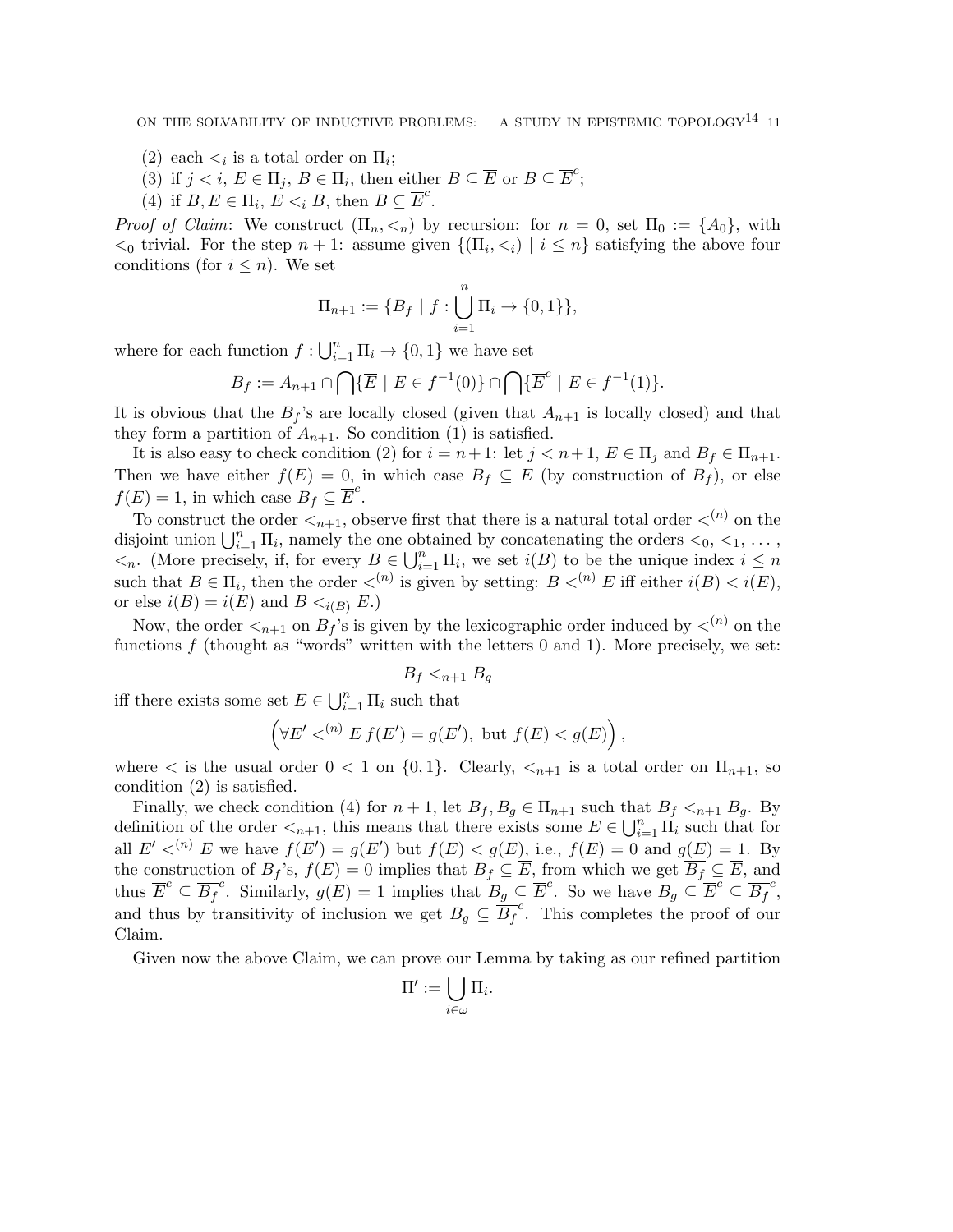Clearly,  $\Pi'$  is a refinement of  $\Pi$  consisting of locally closed sets. We now define a well-order  $\langle \rangle$  on  $\Pi'$  as the concatenation of all the  $\leq i$ 's.<sup>13</sup> Obviously,  $\langle \rangle'$  is a total order of type  $\leq \omega$ on  $\Pi'$ , so we get finite or  $\omega$ -long sequence that enumerates  $\Pi'$ . The above properties (3) and (4) ensure that this is a pseudo-stratification.  $\square$ 

**Lemma 1.** Given a pseudo-stratification  $\langle A_i | i \rangle \langle \delta \rangle$  (of length  $\lambda \leq \omega$ ), there exists a  $\lambda$ -long sequence of open sets  $\langle U_i \mid i < \lambda \rangle$ , satisfying:

- (1)  $U_i \cap \overline{A_i} = A_i;$
- (2) if  $j < i$  and  $U_i \cap A_j \neq \emptyset$ , then  $A_i \subseteq \overline{A_i}$ .

*Proof.* We know that each  $A_i$  is locally closed, so there exists some open set  $U^{A_i} \in \tau$  such that  $U^{A_i} \cap \overline{A_i} = A_i$ . Now, for all  $i \in \omega$  set

$$
U_i := U^{A_i} \cap \bigcap \{ \overline{A_j}^c \mid j < i, A_i \subseteq \overline{A_j}^c \}.
$$

Let us first check that the sequence  $\langle U_i | i \rangle$  satisfies condition (1):

$$
U_i \cap \overline{A_i} = (U^{A_i} \cap \bigcap \{\overline{A_j}^c \mid j < i, A_i \subseteq \overline{A_j}^c\}) \cap \overline{A_i}
$$
\n
$$
= (U_i \cap \overline{A_i}) \cap \bigcap \{\overline{A_j}^c \mid j < i, A_i \subseteq \overline{A_j}^c\}
$$
\n
$$
= A_i \cap \bigcap \{\overline{A_j}^c \mid j < i, A_i \subseteq \overline{A_j}^c\} = A_i
$$

Second, let us check condition (2): Suppose that we have  $j < i$  and  $U_i \cap A_j \neq \emptyset$ , but  $A_i \nsubseteq \overline{A_j}$ . Since  $(A_i)_{i \leq \lambda}$  is a pseudo-stratified sequence, from  $j < i$  and  $A_i \nsubseteq \overline{A_j}$  we can derive  $A_i \subseteq \overline{A_j}^c$ . By the construction of  $U_i$ , this implies that  $U_i \subseteq \overline{A_j}^c$ , and hence that  $U_i \cap A_j \subseteq \overline{A_j}^c \cap A_j \subseteq \overline{A_j}^c \cap \overline{A_j} = \emptyset$ , which contradicts the assumption that  $U_i \cap A_j \neq \emptyset$ .  $\Box$ 

Lemma 2. Every pseudo-stratification is linearly separated.

*Proof.* Let  $\Pi = \{A_i \mid i < \lambda\}$  be a pseudo-stratification (with  $\lambda \leq \omega$ ), and let  $\langle U_i \mid i < \lambda \rangle$ be a sequence satisfying the conditions of Lemma 1. It is clear that, in order to prove our intended result, it is enough to construct a total order  $\leq$  on the set  $\{i \in \omega | i < \lambda\} = \lambda \subseteq \omega$ , such that

$$
U_i \cap A_j \neq \emptyset \Rightarrow i \leq j.
$$

For this, we first define a reflexive relation R on  $\lambda$ , by setting

$$
iRj \Longleftrightarrow U_i \cap A_j \neq \emptyset.
$$

Claim: There are no non-trivial cycles

$$
i_1R\cdots i_nRi_1
$$
 (with distinct  $i_k$ 's).

*Proof of Claim:* Let  $i_1R \cdots i_nRi_1$  be a non-trivial cycle of minimal length  $n \geq 2$ . There are two cases:

<sup>&</sup>lt;sup>13</sup>Once again, one can specify this more precisely by first defining  $i : \Pi' \to \omega$  by choosing  $i(B)$  to be the unique index i such that  $B \in \Pi_i$ , and finally defining:  $B \lt' E$  iff either  $i(B) \lt i(E)$ , or else  $i(B) = i(E)$ and  $B \lt_{i(B)} E$ .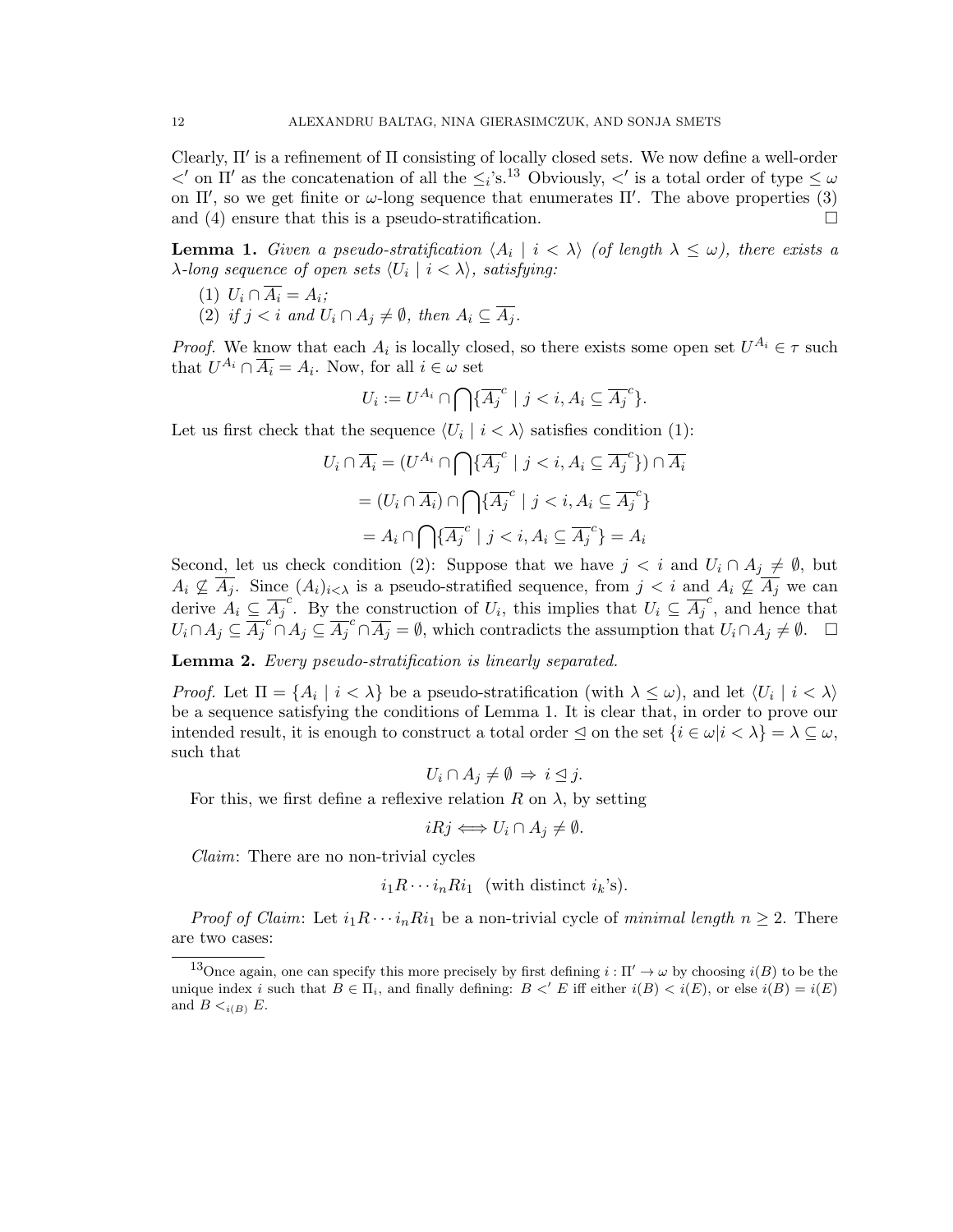**Case 1:**  $n = 2$ , i.e.,  $i_1 Ri_2 Ri_1$  with  $i_2 \neq i_1$ . We must have either  $i_1 < i_2$  or  $i_2 < i_1$ . Without loss of generality, we can assume  $i_1 < i_2$  (otherwise, just swap  $i_1$  and  $i_2$ , and use the cycle  $i_2Ri_1Ri_2$ ). From  $i_2Ri_1$ , we get  $U_{i_2} \cap A_{i_1} \neq \emptyset$ . This together with  $i_1 < i_2$ , gives us  $A_{i_2} \subseteq \overline{A_{i_1}}$  (by condition (2) from Lemma 2), and hence  $U_{i_1} \cap A_{i_2} \subseteq U_{i_1} \cap \overline{A_{i_1}} = A_{i_1}$ . From this, we get that  $U_{i_1} \cap A_{i_2} = (U_{i_1} \cap A_{i_2}) \cap A_{i_2} \subseteq A_{i_1} \cap A_{i_2} = \emptyset$  (since  $i_1 \neq i_2$ , so  $A_{i_1}$  and  $A_{i_2}$  are different answers, hence disjoint), so we conclude that  $U_{i_1} \cap A_{i_2} = \emptyset$ . But on the other hand, from  $i_1 Ri_2$  we get  $U_{i_1} \cap A_{i_2} \neq \emptyset$ . Contradiction.

**Case 2:**  $n > 2$ . Since all the  $i_k$ 's are distinct, there must exist a (unique) smallest index in the cycle. Without loss of generality (since otherwise we can rearrange the indices, permuting the cycle), we can assume that  $i_3$  is the smallest index. (Note that, since  $n > 2$ , there must be at least three distinct successive indices  $i_1, i_2, i_3$ .) So  $i_3 < i_1$  and  $i_3 < i_2$ . From  $i_2 Ri_3$  we get  $U_{i_2} \cap A_{i_2} \neq \emptyset$ . Since  $i_3 < i_2$ , it follows that  $A_{i_2} \subseteq \overline{A_{i_3}}$  (by Lemma 2). But on the other hand,  $i_1 Ri_2$  gives us  $U_{i_1} \cap A_{i_2} \neq \emptyset$ . We hence obtain  $U_{i_1} \cap A_{i_3} \neq \emptyset$ . This, together with  $i_3 < i_1$ , gives us  $A_{i_1} \subseteq \overline{A_{i_3}}$  (again by Lemma 2). From this, we derive  $A_{i_1} \subseteq U_{i_1} \cap A_{i_3}$  (since  $A_i \subseteq U_i$  for all i). Let now  $s \in A_{i_1}$  be any state satisfying the answer  $A_{i_1} \subseteq U_{i_1} \cap A_{i_3}$ . So we have  $s \in U_{i_1}$  and  $s \in A_{i_3}$ , which together imply that  $U_{i_1} \cap A_{i_3} \neq \emptyset$ (since  $s \in \overline{A_{i_3}}$  implies that every open neighborhood of s intersects  $A_{i_3}$ ). Hence, we have  $i_1Ri_3$ , which means we can shorten the cycle by eliminating  $i_2$ , we obtain contradiction.

Given the above Claim, it follows that the transitive closure  $R^*$  is a partial order on  $\lambda$ (which obviously includes  $R$ ). By the Order Extension Principle, we can extend  $R^*$  to a total order  $\leq$  on  $\lambda$ , which still includes R.

## 5. Topological Characterization of Solvability

**Definition 10.** Let  $\mathcal{S} = (S, \mathcal{O})$  be an epistemic space, L be a standard agent,  $A \subseteq S$ , and  $s \in A$ . An A-locking sequence for s (with respect to L) is a data sequence  $\sigma = (O_1, \ldots, O_k)$ , such that:

(1)  $\sigma$  is sound for s, i.e.,  $s \in \bigcap_{1 \leq i \leq k} O_i$ ;

(2) if  $\delta$  is any data sequence sound for s, then  $L(\mathbb{S}, \sigma * \delta) \subseteq A$ .

For a given data sequence  $\sigma$ , we denote by  $L_A^{\sigma}$  the set of all states in A having  $\sigma$  as an A-locking sequence, i.e.,

 $L_A^{\sigma} := \{ s \in A \mid \sigma \text{ is an } A\text{-locking sequence for } s \text{ wrt } L \}.$ 

**Lemma 3.** If A is verifiable in the limit by a standard agent L, then  $\bigcup_{\sigma \in \mathcal{O}^*} L_A^{\sigma} = A$ .

*Proof.* Suppose not. Let A be verifiable in the limit, but such that  $A \neq \bigcup_{\sigma \in \mathcal{O}^*} L_A^{\sigma}$ . Since all  $L_A^{\sigma} \subseteq A$ , his means that  $A \not\subseteq \bigcup_{\sigma \in \mathcal{O}^*} L_A^{\sigma}$ , i.e., there exists some state  $s \in A$  for which there is no A-locking sequence. This means that every data sequence  $\sigma$  that is sound for s can be extended to a sequence  $\delta$  that is also sound for s and has  $L(\delta) \not\subset A$ .

Let now  $\overrightarrow{O}$  be a (sound and complete) data stream for s. We construct a new infinite data stream  $\vec{V}$ , by defining increasingly longer initial segments  $\delta_k$  of  $\vec{O}$ , in countably many stages: we first set  $V_0 = O_0$ , thus obtaining an initial segment  $\delta_0 = (O_0) = (V_0)$ ; at the  $k+1$ th stage, given some initial segment  $\delta_k = (V_0, V_1, \ldots, V_{n_k})$  (of some length  $n_k$ ), we built our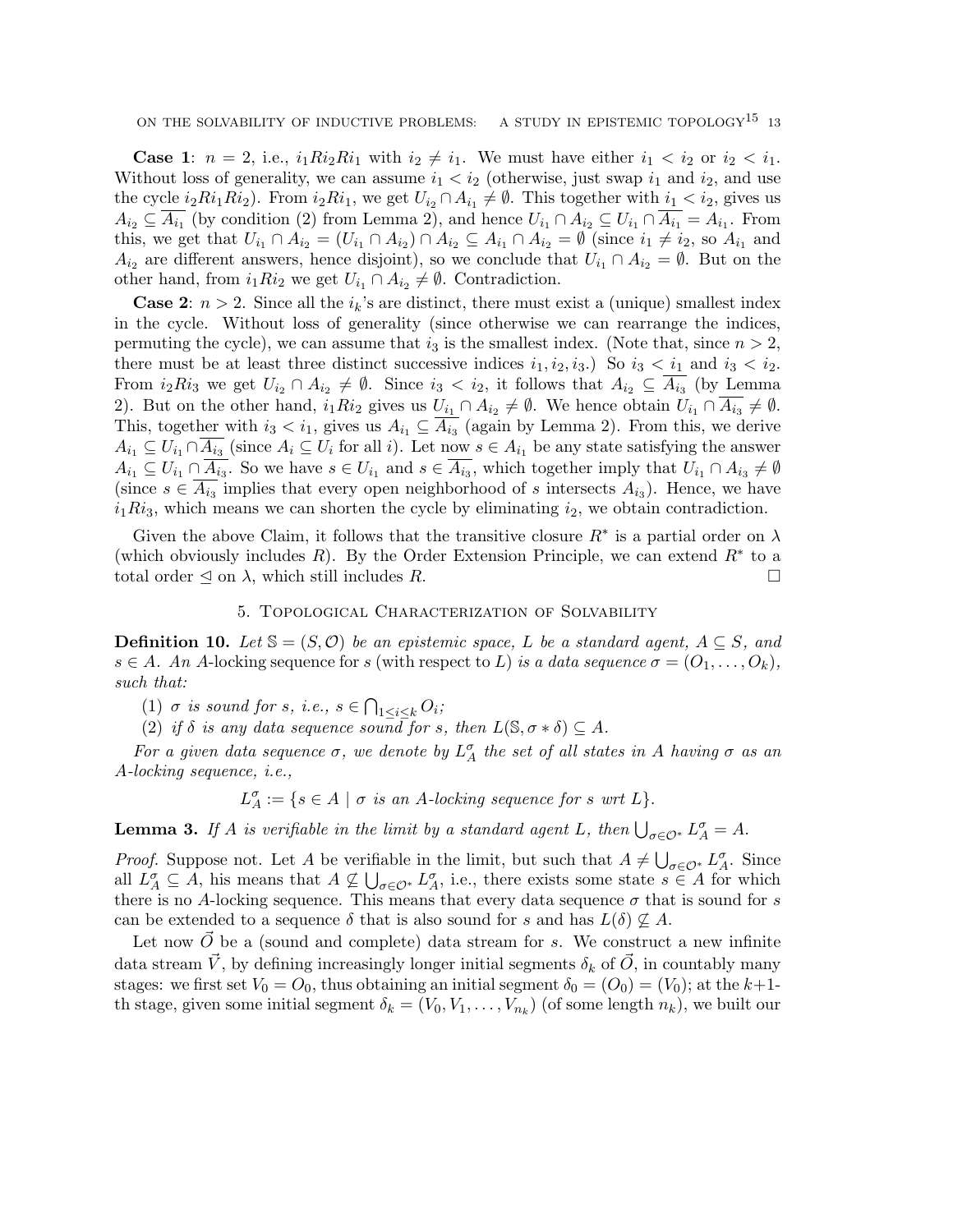next initial segment by taking any extension  $\delta_{k+1}$  of the sequence  $\sigma_k = (V_0, \ldots, V_{n_k}, O_{n+1})$ that is sound for s and has  $L(\sigma_k) \not\subseteq A$ . The resulting infinite stream  $\vec{V}$  is a (sound and complete) stream for s (the completeness of  $\vec{V}$  with respect to s follows the fact that this stream includes all the elements of  $\vec{U}$ , but which contains arbitrarily long initial segments  $\sigma_k$  with  $L(\sigma_k) \nsubseteq A$ . Since  $s \in A$ , this contradicts the assumption that A is verifiable in the limit.  $\square$ 

**Lemma 4.** If  $A \subseteq S$  is verifiable in the limit by a standard agent L, then for every data sequence  $\sigma = (O_1, \ldots O_k)$ , the set  $L_A^{\sigma}$  is locally closed.

*Proof.* Let  $O := \bigcap_{i=1}^k O_i$  be the intersection of all the observations in  $\sigma$ . We will show that

$$
O\cap \overline{L_A^\sigma}=L_A^\sigma,
$$

from which the desired conclusion follows.

 $( ⊇)$  If  $s ∈ L^{\sigma}_A$ , then  $\sigma$  is an A-locking sequence for s, hence  $\sigma$  is sound for s, and thus  $s \in \bigcap_{i=1}^n O_i = O$ .

(⊆) Suppose that  $s \in O \cap \overline{L_A^{\sigma}}$ . We prove two claims:

**Claim 1:** For every data sequence  $\delta$  that is sound for s and extends  $\sigma$ , we have  $L_{\mathcal{S}}(\delta) \subseteq A$ . *Proof of Claim 1*: Let  $\delta = (\delta_1, \ldots, \delta_n)$  be a data sequence that is sound for s (i.e.,  $s \in \delta_i$ )

for all  $i = 1, ..., n$ ) and extends  $\sigma$ , i.e.,  $n \geq k$  and  $U_i = O_i$  for all  $i \leq k$ ). Hence,  $\bigcap_{i=1}^n \delta_i$ is an open neighborhood of s, and  $s \in \overline{L_A^{\sigma}}$ , so there must exist some  $t \in \bigcap_{i=1}^n \delta_i$  such that  $t \in L_A^{\sigma}$ . Hence,  $t \in A$  and  $\sigma$  is an A-locking sequence for t. But  $\delta$  extends  $\sigma$  and is sound for t, so (by the definition of  $\sigma$  being an A-locking sequence for t), we have that  $L(\delta) \subseteq A$ , which concludes the proof of Claim 1.

## **Claim 2:** We have  $s \in A$ .

*Proof of Claim 2*: Let V be a stream for s that extends  $\sigma$  (such a stream must exist, since  $\sigma$  is sound for s: just take any stream for s and prefix it with  $\sigma$ ). Then, for every  $n \geq k$ , the sequence  $\delta_n = (V_1, \ldots, V_n)$  is sound for s and extends  $\sigma$ . Hence, by the above Claim, we must have that  $L_{\mathbb{S}}(V_1,\ldots,V_n) \subseteq A$  for all  $n \geq k$ . But we assumed that A is verifiable in the limit, so we must have  $s \in A$ , which concludes the proof of Claim 2.

From Claims 1 and 2 together, we conclude that  $\sigma$  is an A-locking sequence for  $s \in A$ , hence  $s \in L_A^{\sigma}$ .

**Theorem 1.** Given an epistemic space  $(S, \mathcal{O})$ , a set  $A \subseteq S$  is verifiable in the limit iff it is  $\omega$ -constructible.

*Proof.* ( $\Leftarrow$ ) Assume  $A = \bigcup_n (U_n \cap C_n)$  is a countable disjoint union of (mutually disjoint) locally closed sets  $U_n \cap C_n$  (with  $U_n$  open and  $C_n$  closed). We define a standard agent L for A on finite data sequences  $\delta = (O_1, \ldots, O_k)$ , by setting  $L(\mathbb{S}, \delta) = A^c$ , if we have  $\bigcap_j O_j \not\subseteq U_n$  for all  $n \in \omega$ ;  $\overline{L}(\mathbb{S}, \delta) = A^c$  (where  $A^c$  is the complement of A), if  $\bigcap_j O_j \subseteq C_n^c$ holds for the first index  $n \in \omega$  such that  $\bigcap_j O_j \subseteq U_n$ ; and  $L(\mathbb{S}, \delta) = A$  otherwise. Then it is easy to see that  $L$  verifies  $A$  in the limit.

 $(\Rightarrow)$  Suppose that A is verifiable in the limit. By Proposition 1, it is then verifiable by a standard agent L. By Lemma 1, A is the union of all sets  $L_A^{\sigma}$  for all finite data sequences  $\sigma$ .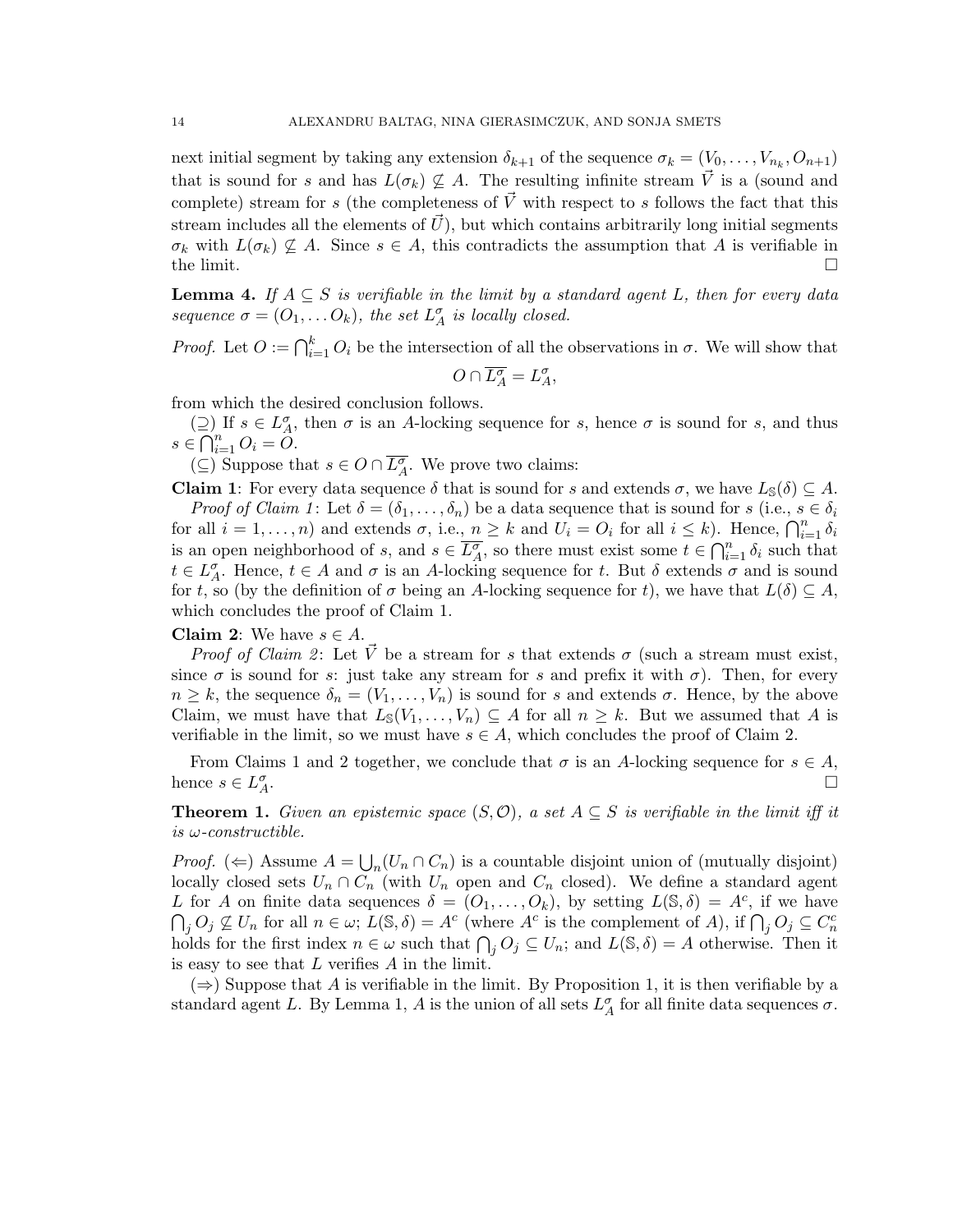But there are only countably many such sequences, so this is a countable union. Moreover, by Lemma 2, each  $L_A^{\sigma}$  is locally closed. Hence A is a countable union of locally closed sets, i.e., an  $\omega$ -constructible set.

**Corollary 1.** A is decidable in the limit iff both A and  $A^c$  are  $\omega$ -constructible.

*Proof.* Follows trivially from the above results.  $\Box$ 

**Theorem 2.** Let  $\mathbb{P} = (\mathbb{S}, \mathcal{Q})$  be an inductive problem on an epistemic space S. The following are equivalent:

- (1)  $\mathbb P$  is solvable (in the limit);
- (2) the associated question Q is an (at most) countable family of  $\omega$ -constructible answers;
- (3) Q has an (at most) countable locally closed refinement.

*Proof.* (1)  $\Rightarrow$  (2) : Let P be a solvable problem. By Proposition 1, there exists some standard agent that solves it. Let L be such a standard agent that solves  $\mathbb{P}$ .

**Claim:** Every answer  $A \in \mathcal{Q}$  is verifiable in the limit.

*Proof of Claim:* Let  $A \in \mathcal{Q}$  be an answer. We construct a standard agent  $L^A$  that verifies it, by setting  $L^A_{\mathbb{S}}(\sigma) := A$  iff  $L_{\mathbb{S}}(\sigma) \subseteq A$ , and  $L^A_{\mathbb{S}}(\sigma) := A^c$  otherwise. It is easy to see that  $L^A$  verifies A.

Using the Claim and Lemma 3, we obtain that, for each answer  $A \in \mathcal{Q}$ , there exists some data sequence  $\sigma \in \mathcal{O}^*$  such that  $L_{\mathbb{S}}(\sigma) \subseteq A$ . But  $\mathcal{O}^*$  is countable, so there can be only countably many answers in Q.

By the claim above, Lemma 3 and Lemma 4, we obtain that every answer  $A \in \mathcal{Q}$  is a countable union of locally closed sets, hence it is  $\omega$ -constructible.

 $(2) \Rightarrow (3) : By (2), Q$  is (at most) countable, say  $Q = \{A_i \mid i \in \omega\}$ , and also each answer  $A_I \in \mathcal{Q}$  is  $\omega$ -constructible, hence it can be written as a countable disjoint union of locally closets  $A = \bigcup_{k \in \omega} A_i^k$  (where all  $A_i^k$ 's locally closed and mutually disjoint). Then the question  $\{A_i^k \mid i \in \omega, k \in \omega\}$  is a refinement of  $\mathcal{Q}$ , which is countable and locally closed.  $(3) \Rightarrow (1)$ : Let  $\mathcal{Q}' = \{B_i \mid i \in \omega\}$  be a countable closed refinement of  $\mathcal{Q}'$ . By Corollary 1, every answer  $B \in \mathcal{Q}'$  is decidable, and so by Proposition 1, we can choose for each  $B_i \in \mathcal{Q}$ some standard agent  $L_i$  that decides  $B_i$ . We define now a new standard agent L, by:

$$
L_{\mathbb{S}}(\sigma) := \bigcup \{ B_i \mid i \in \omega \text{ such that } L_i(\sigma) \subseteq B_i \}.
$$

It is easy to see that this agent L solves  $\mathcal{Q}'$ , and since  $\mathcal{Q}'$  is a refinement of  $\mathcal{Q}, L$  also solves  $\mathcal{Q}$ .

**Corollary 2.** An epistemic space  $\mathcal{S} = (S, \mathcal{O})$  is learnable in the limit iff it is countable and satisfies the TD separation axiom.

*Proof.* Apply Theorem 2 to the learning question  $\{\{s\} \mid s \in S\}$ , noticing that the fact that all its answers are  $\omega$ -constructible is equivalent to all singletons being locally closed, which is just another formulation of the  $TD$  axiom.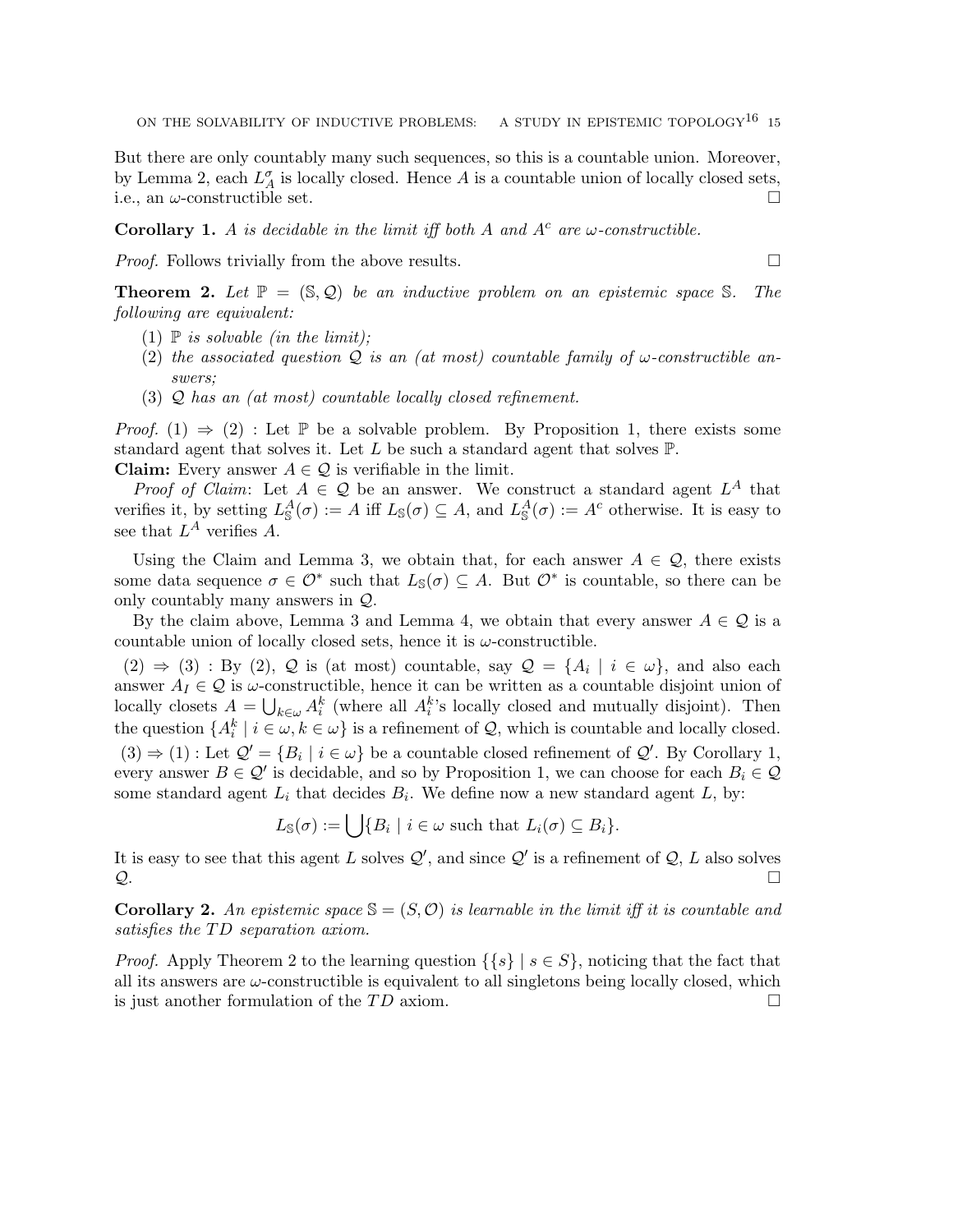## 6. Universality of Conditioning

Our aim in this section is to show that  $AGM$  conditioning is "universal": every solvable problem can be solved by some AGM agent. First, we introduce an auxiliary notion, that of a problem being directly solvable by AGM conditioning.

Given a question Q on an epistemic space  $(S, \mathcal{O})$ , any total order  $\subseteq \mathcal{Q} \times \mathcal{Q}$  on (the answers of) the question Q induces in a canonical way a total preorder  $\leq \leq S \times S$ , obtained by:

$$
s \le t \quad \text{iff} \quad A_s \le A_t
$$

(where  $A_s$  is the unique answer  $A_s \in \mathcal{Q}$  such that  $s \in A_s$ ).

**Definition 11.** A problem  $\mathbb{P} = (\mathbb{S}, \mathcal{Q})$  is directly solvable by conditioning if it is solvable by AGM conditioning with respect to (a prior  $\leq$  that is canonically induced, as explained above, by) a total order  $\leq \mathcal{Q} \times \mathcal{Q}$  on (the answers of) the question  $\mathcal{Q}$ .

Direct solvability by conditioning essentially means that the problem can be solved by a conditioning agent who does not attempt to refine the original question: she forms beliefs only about the answers to the given question, and is thus indifferent between states satisfying the same answer. Direct solvability by conditioning is thus a very stringent condition, and unsurprisingly this form of conditioning is not universal.

**Proposition 5.** (K. Genin, personal communication) Not every solvable problem is directly solvable by conditioning.

*Proof.* Let  $\mathbb P$  be the problem in Example 3, depicted on the left-hand side of Figure 1. It is easy to see that this problem cannot be directly solvable by conditioning! (Indeed, if  $\{t, u\} \lhd \{s, v\}$  then v is not learnable by  $\lhd$ -conditioning; if  $\{s, v\} \lhd \{t, u\}$  then t is not learnable by  $\triangleleft$ -conditioning; while if  $\{t, u\}$  and  $\{s, v\}$  are equally plausible, then neither t nor v are learnable.)

But  $\mathbb P$  can be refined to a directly solvable problem, namely the "learning question"  $\mathbb P'$ (depicted on the right-hand side of Figure 1), which can be directly solvable (e.g. if we set  $\{t\}\triangleleft\{s\}\triangleleft\{v\}\triangleleft\{u\}\right)$ . As a consequence,  $\mathbb P$  can itself be solved by (non-direct) conditioning (with respect to the order  $t < s < v < u$ ).

This counterexample suggests a way to prove our intended universality result: it is enough to show that every solvable problem has a refinement that is directly solvable by conditioning. To do this, we first need a structural characterization of direct solvability.

**Lemma 5.** (Topological Characterization of Direct Solvability by Conditioning) A problem  $\mathbb{P} = (\mathbb{S}, \mathcal{Q})$  is directly solvable by conditioning iff  $\mathcal{Q}$  is linearly separated.

*Proof. Left-to-right implication:* Suppose that  $\mathbb P$  is directly solvable by conditioning with respect to (a prior  $\leq$  that is canonically induced by) a total order  $\leq \subseteq \mathcal{Q} \times \mathcal{Q}$ . Then, for every  $s \in S$  choose some sound and complete data stream  $\vec{O}^S = (O_n^s)_{n \in \omega}$  for s (with  $O_s^n \in \mathcal{O} \subseteq \tau_{\mathbb{S}}$ . Direct solvability by conditioning implies then that there exists some  $N_s$ such that  $Min \leq (O_1^s, \ldots, O_{N_s}^s) \subseteq A_s$ . Set  $U_s := \bigcap_{i=1}^{N_s} O_i^s \in \tau_{\mathbb{S}}$ , so that we have  $s \in U_s$ and  $Min_{\leq} U_s \subseteq A_s$ . Then set  $U_A := \bigcup_{s \in A} U_s \in \tau_s$  for every answer  $A \in \mathcal{Q}$ . We claim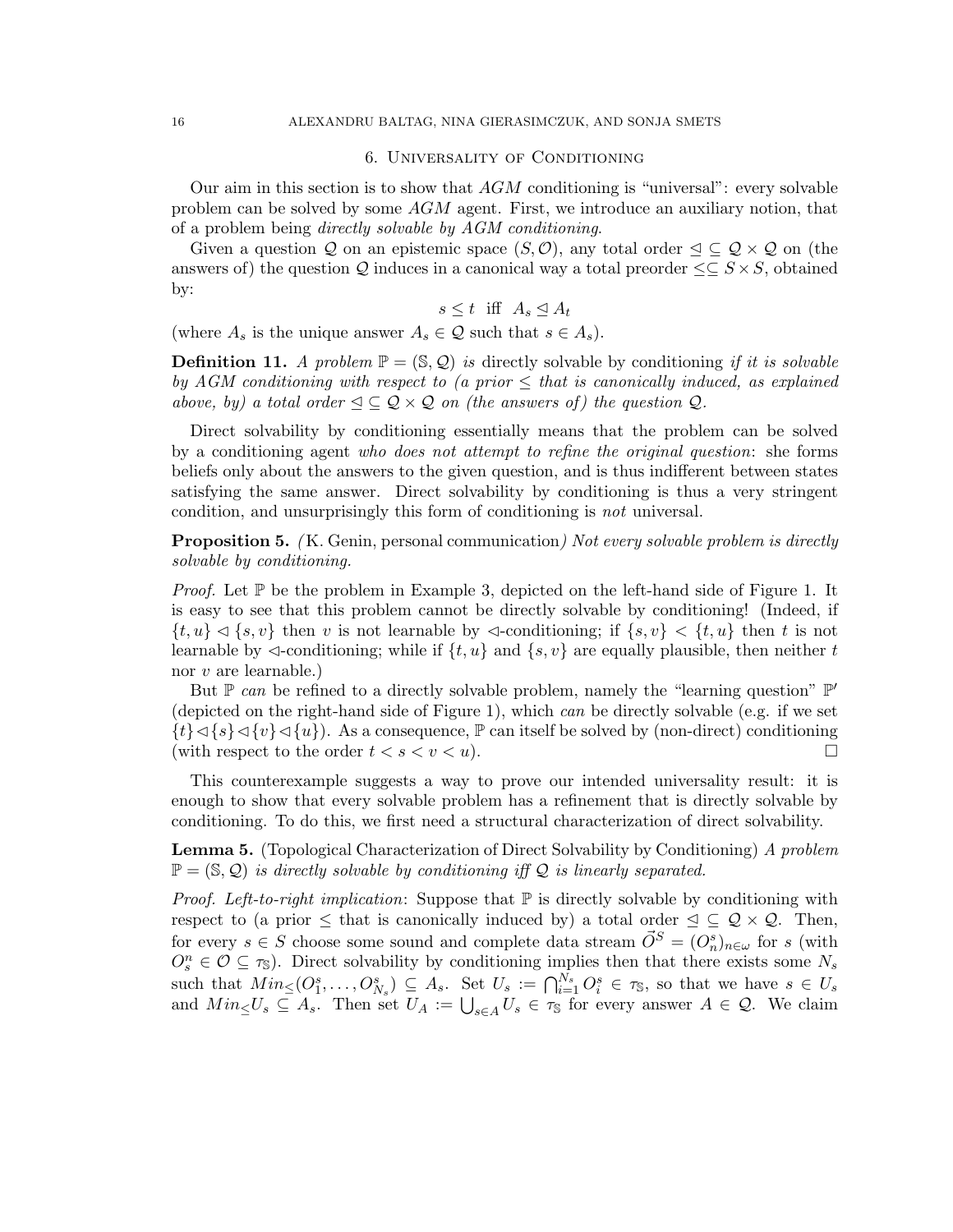that  $U_A$  "separates" A from the union of all the answers  $B \triangleleft A$  (as linear separation demands): indeed, by the construction of  $U_A$ , it is obvious that (1)  $A \subseteq U_A$ , and also that  $Min< U_A \subseteq A$ . By unfolding the last clause in terms of  $\trianglelefteq$ , we obtain that:  $A \trianglelefteq B$  holds for all  $B \in \mathcal{Q}$  such that  $U_A \cap B \neq \emptyset$ . Since  $\leq$  is a total order on  $\mathcal{Q}$ , this is equivalent to: (2)  $U_A \cap B = \emptyset$  for all  $B \triangleleft A$ . By (1) and (2) together, we obtain that  $\mathcal Q$  is linearly separated.

*Right-to-left implication:* Suppose Q is linearly separated. Let  $\trianglelefteq$  be a total order on Q that linearly separates it. This means that, for every answer  $A \in \mathcal{Q}$ , there exists some open set  $U_A \in \tau_{\mathbb{S}}$  such that  $A \subseteq U_A$  and  $U_A \cap B = \emptyset$  for all  $B \lhd A$ . For each  $s \in S$ , we set  $U_s := U_{A_s}$  (where  $A_s$  is the unique answer  $A_s \in \mathcal{Q}$  with  $s \in A_s$ ).

Let  $\leq$  be the total preorder on S canonically induced by the order  $\leq \mathcal{Q} \times \mathcal{Q}$  (by  $s \leq t$  iff  $A_s \leq A_t$ ). We show now that  $\mathbb P$  is directly solvable by conditioning with respect to ≤. For this, let  $s \in S$  be any state, and  $\overrightarrow{O} = (O_n)_{n \in \omega}$  be a sound and complete stream for s. Completeness of the stream implies that there must exist some  $N \in \omega$  such that  $\bigcap_{i=1}^N O_i \subseteq U_s.$ 

To conclude our proof, it is enough to show the following

*Claim:* For every  $n \geq N$ , we have

$$
s \in Min \leq (\bigcap_{i=1}^{n} O_i) \subseteq A_s.
$$

First, let us see why this Claim is enough to give us direct solvability by conditioning. The fact that  $s \in Min \leq (\bigcap_{i=1}^n O_i)$  implies that  $Min \leq (\bigcap_{i=1}^n O_i) \neq \emptyset$ , for all  $n \geq N$ . A previous observation tells us that, when applied to such data streams, the AGM agent  $\mathcal{L}^{\leq}$ produces a "principal filter", given by

$$
\mathcal{L}^{\leq}(O_1,\ldots,O_n)=\{P\subseteq S\mid Min_{\leq}(\bigcap_{i=1}^n O_i)\subseteq P\}.
$$

By the Claim above we have  $Min_{\leq}(\bigcap_{i=1}^{n} O_i) \subseteq A_s$ , and hence we obtain  $A_s \in$  $\mathcal{L}^{\leq}(O_1,\ldots,O_n)$ , for all  $n \geq N$ .

*Proof of Claim:* Let  $n \geq N$ . To prove the Claim, it is enough to show the following two implications (for all states  $t$ ):

(1)  $t \in \bigcap_{i=1}^n O_i \Rightarrow s \leq t;$ 

$$
(2) \ t \in \overline{Min}_{\leq}(\bigcap_{i=1}^{n} O_i) \ \Rightarrow \ A_t = A_s.
$$

To show (1), let  $t \in \bigcap_{i=1}^n O_i$ . Then  $t \in U_s$  (since  $\bigcap_{i=1}^n O_i \subseteq \bigcap_{i=1}^N O_i \subseteq U_s$ ), so  $U_s \cap A_t \neq \emptyset$ . Hence (by linear separation) we must have  $A_s \trianglelefteq A_t$ , i.e.,  $s \leq t$ .

To show (2), let  $t \in Min \leq (\bigcap_{i=1}^{n} O_i)$ . This implies that  $t \leq s$  (since  $s \in \bigcap_{i=1}^{n} O_i$ ). But by (1), we also have  $s \le t$ , and hence  $s \le t \le s$ . This means that  $A_s \le A_t \le A_s$ . But  $\le$  is a total order on  $\mathcal{Q}$ , so it follows that  $A_t = A_s$ .

**Theorem 3.** AGM conditioning is a universal problem-solving method, i.e., every solvable problem is solvable by some AGM agent.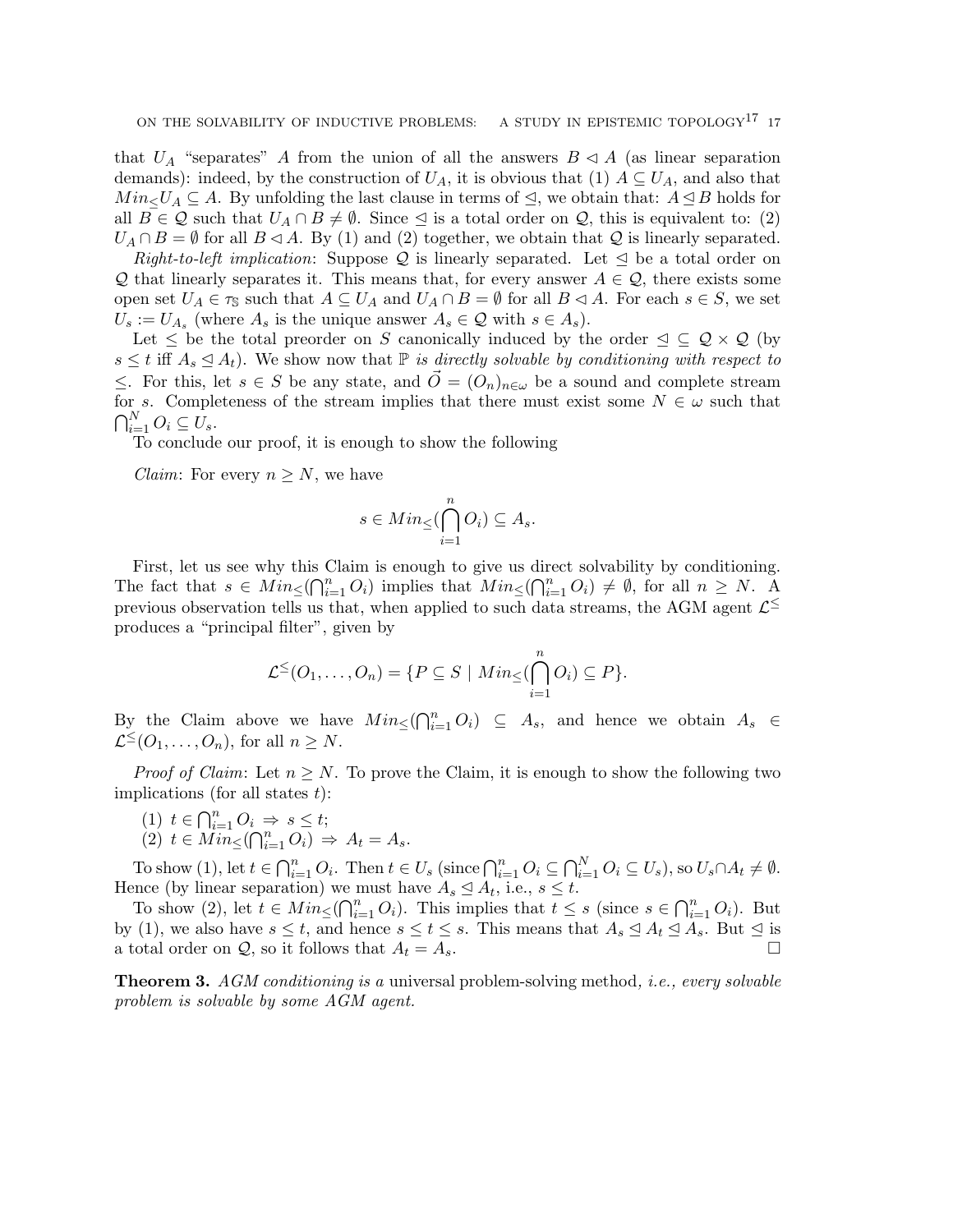*Proof.* Let  $\mathbb P$  be a solvable problem. From Theorem 2, Proposition 3 and Lemma 2, it follows that  $\mathbb P$  has a linearly separated refinement  $\mathbb P'$ . By Lemma 5, that refinement is (directly) solvable by an AGM agent  $L^{\le}$ . It is obvious (from the definition of solvability) that any doxastic agent which solves the more refined problem  $\mathbb{P}'$  solves also the original problem P.

Corollary 3. AGM conditioning is a universal learning method, i.e., every learnable space is learnable by some AGM agent.

*Proof.* Apply the previous result to the finest question  $\mathcal{Q} := \{ \{s\} \mid s \in S \}.$ 

In contrast, recall that the counterexample in Proposition 2 showed that standard AGM agents have a very limited problem-solving power. Standard conditioning is not a universal learning method (while general AGM conditioning is universal). This means that allowing prior plausibility orders that are non-wellfounded is essential for achieving universality of conditioning. Beliefs generated in this way may occasionally fail to be globally consistent. (Indeed, note that in the counterexample from Proposition 2, the beliefs of the non-standard AGM agent who learns the space are initially globally inconsistent. In conclusion, occasional global inconsistencies are the unavoidable price for the universality of AGM conditioning.

### 7. Conclusions and Connections to Other Work

The general topological setting for problem-solving assumed here is a variation of the one championed by Kelly in various talks [23] and in unpublished work [24, 25], though until recently we did not realize this close similarity. Our topological characterizations of verifiable, falsifiable and decidable properties are generalizations of results by Kelly [19], who proved characterizations for the special case of Baire spaces.<sup>18</sup> Our result on learninguniversality (Corollary 3) is also a generalization of analogue results by Kelly [21, 20], and Kelly, Schulte and Hendricks [26]. But our generalization to arbitrary spaces is highly non-trivial, requiring the use of the  $TD$  characterization. (In contrast, the Baire space satisfies the much stronger separation axiom  $T_1$ , which trivializes the specialization order, and so the proof of learning-universality is much easier in this special case: any total  $\omega$ -like ordering of the space can be used for conditioning.) Nevertheless, in a sense, this result is just a topological re-packaging of one of our own previous results [13, 3, 4].

While writing this paper, we learned that our  $TD$  characterization of learnability (Corollary 2) was independently re-proven by Konstantin Genin ([11], unpublished manuscript), soon after we announced its proof. This characterization is actually a topological translation of a classical characterization of identifiability in the limit [2], and in fact it also follows from a result by de Brecht and Yamamoto [9], who prove it for so-called "concept spaces".

 $18$ In unpublished work [25] the authors claim a characterization of solvability in a general setting. Their characterization is sightly "looser" than ours, and can be easily obtained from ours. Our tighter characterization is the one needed for proving universality.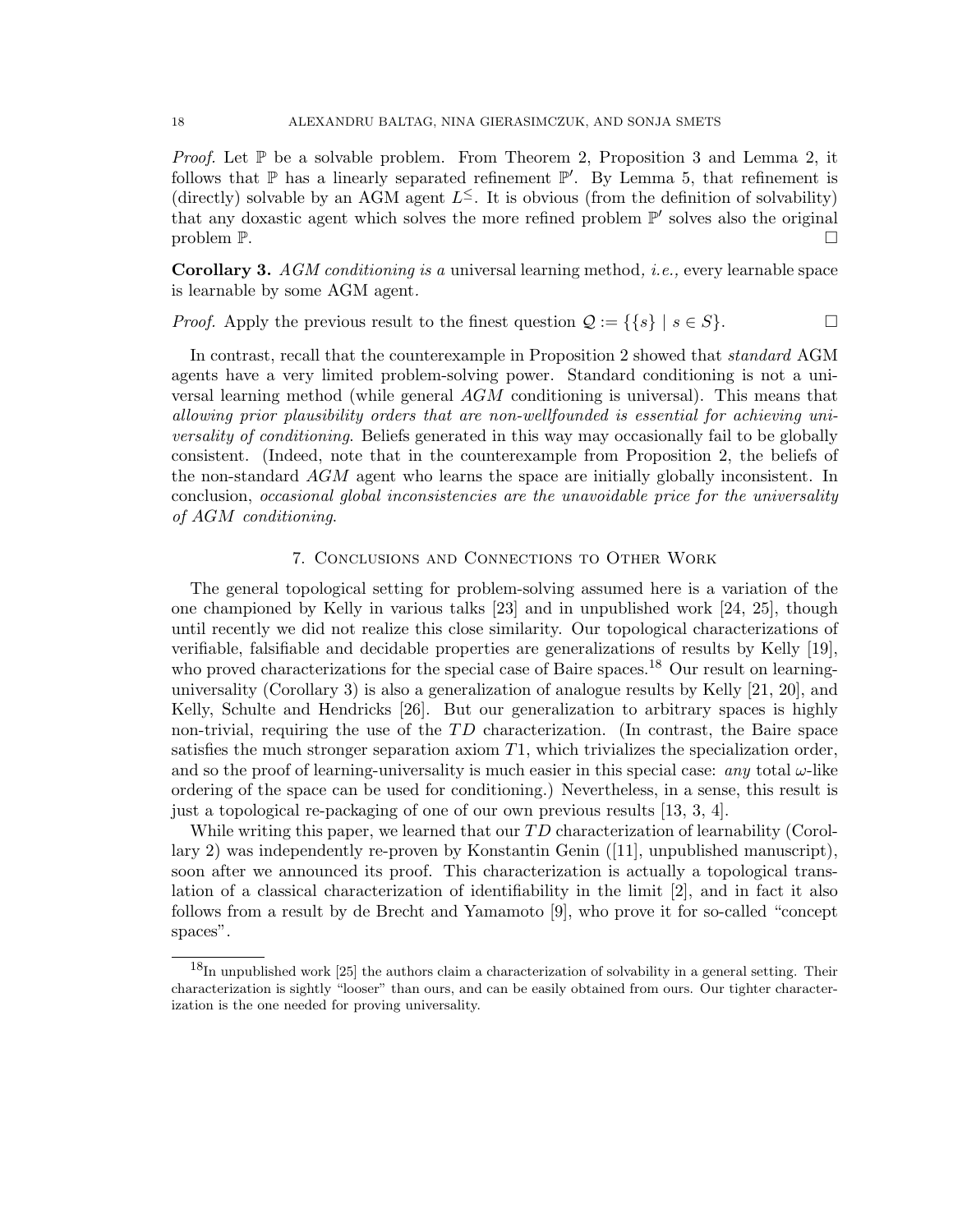ON THE SOLVABILITY OF INDUCTIVE PROBLEMS: A STUDY IN EPISTEMIC TOPOLOGY<sup>19</sup> 19

Our key new results are far-reaching and highly non-trivial: the topological characterization of solvability (Theorem 2), and the universality of AGM condition for problemsolving (Theorem 3). They required the introduction of new topological concepts (e.g., pseudo-stratifications and linearly separated partitions), and some non-trivial proofs of new topological results.

Philosophically, the importance of these results is that, on the one hand they fully vindicate the general topological program in Inductive Epistemology started by Kelly and others [19, 31], and on the other hand they reassert the power and applicability of the AGM Belief Revision Theory against its critics.

To this conclusion, we need to add an important proviso: our results show that, in order to achieve problem-solving universality, AGM agents need to (a) be "creative", by going beyond the original problem (i.e., finding a more refined problem that can be solved directly, and forming prior beliefs about the answer to this more refined question), and (b) admit non-standard priors, which occasionally will lead to beliefs that are globally inconsistent (although still locally consistent). Such occasional global inconsistencies can give rise to a type of "infinite Lottery Paradox". But this is the price that AGM agents have to pay in order to be able to solve every solvable question.

Whether or not this is a price that is worth paying is a different, more vague and more "ideological" question, although a very interesting one. But this question lies beyond the scope of this paper.

#### 8. Acknowledgments

We thank Johan van Benthem, Nick Bezhanishvili, Konstantin Genin, Thomas Icard and Kevin Kelly for their useful feedback on issues related to this paper. Johan helped us place belief-based learning within the larger context of long-term doxastic protocols [7], and beyond this he gave us his continuous support and encouragement for our work on this line of inquiry. Nick pointed to us the connections between our work and the notions of TD-space and locally closed set. Konstantin pointed to us the connections to the notion of stratification and gave the counterexample proving Proposition 5. His critical feedback on our early drafts was really essential for clarifying our thoughts and cleaning up our proofs, and so it's fair to say that this paper in its current form owes a lot to Konstantin Genin. Thomas Icard's comments on a previous draft and our friendly interactions with him on related topics during our Stanford visits are very much appreciated. Finally, Kevin Kelly's work forms of course the basis and the inspiration for ours. Our frequent discussions with him in recent years influenced the development of our own perspective on the topic. He also gave us excellent reference tips concerning the history of the connections between topology and formal epistemology, as well as concerning his more recent work on related issues.

Nina Gierasimczuk's work on this paper was funded by an Innovational Research Incentives Scheme Veni grant 275-20-043, Netherlands Organisation for Scientific Research (NWO). Sonja Smets was funded in part by an Innovational Research Incentives Scheme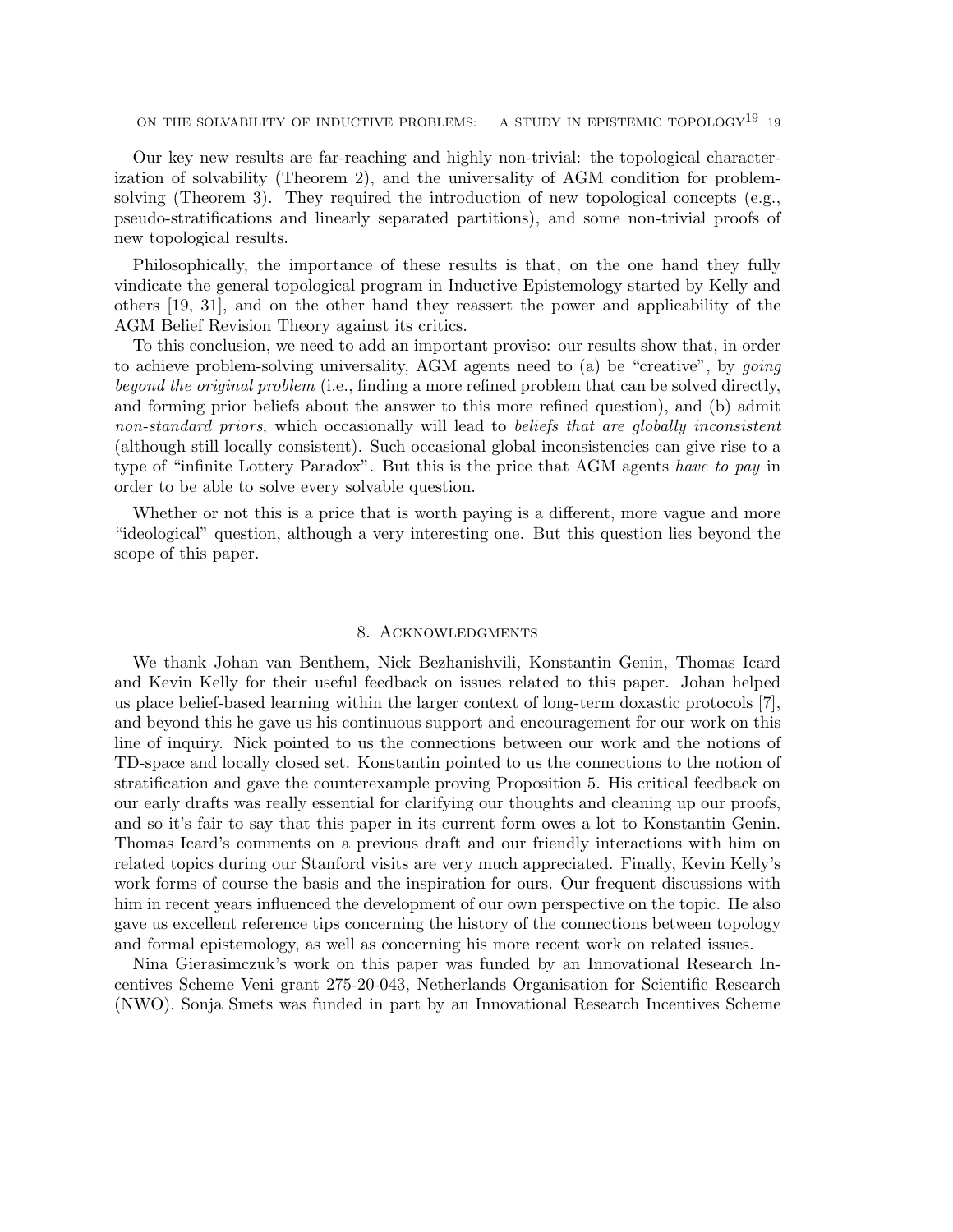Vidi grant from NWO, and by the European Research Council under the European Community's Seventh Framework Programme (FP7/2007-2013)/ERC Grant agreement no. 283963.

#### **REFERENCES**

- [1] C. Alchourrón, P. Gärdenfors, and D. Makinson. On the logic of theory change: Partial meet contraction and revision functions. JSL, 50:510–530, 1985.
- [2] D. Angluin. Inductive inference of formal languages from positive data. Inform. Control, 45(2):117–135, 1980.
- [3] A. Baltag, N. Gierasimczuk, and S. Smets. Belief revision as a truth-tracking process. In K. Apt, editor, Proc. of TARK'11, pages 187–190. ACM, 2011.
- [4] A. Baltag, N. Gierasimczuk, and S. Smets. Truth tracking by belief revision. Technical report, ILLC Report PP-2014-20, 2015. To appear in Studia Logica.
- [5] A. Baltag and S. Smets. A qualitative theory of dynamic interactive belief revision. In G. Bonanno, W. van der Hoek, and M. Wooldridge, editors, Proc. of LOFT'7, number 3 in Texts in Logic and Games, pages 9–58. Amsterdam University Press, 2008.
- [6] J. v. Benthem. *Logical Dynamics of Information and Interaction*. Cambridge University Press, 2011.
- [7] J. v. Benthem, J. Gerbrandy, T. Hoshi, and E. Pacuit. Merging frameworks for interaction. JPL, 38(5):491–526, 2009.
- [8] O. Board. Dynamic interactive epistemology. Games and Economic Behavior, 49(1):49–80, 2004.
- [9] M. de Brecht and A. Yamamoto. Topological properties of concept spaces (full version). Inform. Comput., 208(4):327–340, 2010.
- [10] C. Dégremont and N. Gierasimczuk. Finite identification from the viewpoint of epistemic update. Inform. Comput., 209(3):383–396, 2011.
- [11] K. Genin. Linearizing a countable TD space. Unpublished manuscript, 2015.
- [12] N. Gierasimczuk. Identification through inductive verification. In Proc of TBiLLC'07, volume 5422 of LNCS, pages 193–205. Springer, 2009.
- [13] N. Gierasimczuk. Knowing One's Limits. Logical Analysis of Inductive Inference. PhD thesis, Universiteit van Amsterdam, The Netherlands, 2010.
- [14] N. Gierasimczuk, D. de Jongh, and V. F. Hendricks. Logic and learning. In A. Baltag and S. Smets, editors, Johan van Benthem on Logical and Informational Dynamics. Springer, 2014.
- [15] N. Gierasimczuk and D. de Jongh. On the complexity of conclusive update. The Computer Journal, 56(3):365–377, 2013.
- [16] E. M. Gold. Limiting recursion. JSL, 30(1):28–48, 1965.
- [17] E. M. Gold. Language identification in the limit. Inform. Control, 10:447–474, 1967.
- [18] A. Grove. Two modellings for theory change. JPL, 17:157–170, 1988.
- [19] K. T. Kelly. The Logic of Reliable Inquiry. Oxford University Press, Oxford, 1996.
- [20] K. T. Kelly. Iterated belief revision, reliability, and inductive amnesia. Erkenntnis, 50:11–58, 1998.
- [21] K. T. Kelly. The learning power of belief revision. In *Proc. of TARK'98*, pages 111–124. Morgan Kaufmann Publishers Inc., 1998.
- [22] K. T. Kelly. Ockham's razor, truth, and information. In P. Adriaans and J. van Benthem, editors, Handbook of the Philosophy of Information, pages 321–359. Elsevier, 2008.
- [23] K. T. Kelly. An erotetic theory of empirical simplicity and its connection with truth. Unpublished manuscript, 2011.
- [24] K. T. Kelly. Notes on a general topological paradigm. Unpublished manuscript, 2015.
- [25] K. T. Kelly and H. Lin. A simple theory of theoretical simplicity. Unpublished manuscript, 2011.
- [26] K. T. Kelly, O. Schulte, and V. Hendricks. Reliable belief revision. In Proc. of the 10th ICLMPS, pages 383–398. Kluwer Academic Pub., 1995.
- [27] D. Lewis. Convention. Cambridge: Harvard University Press, 1969.